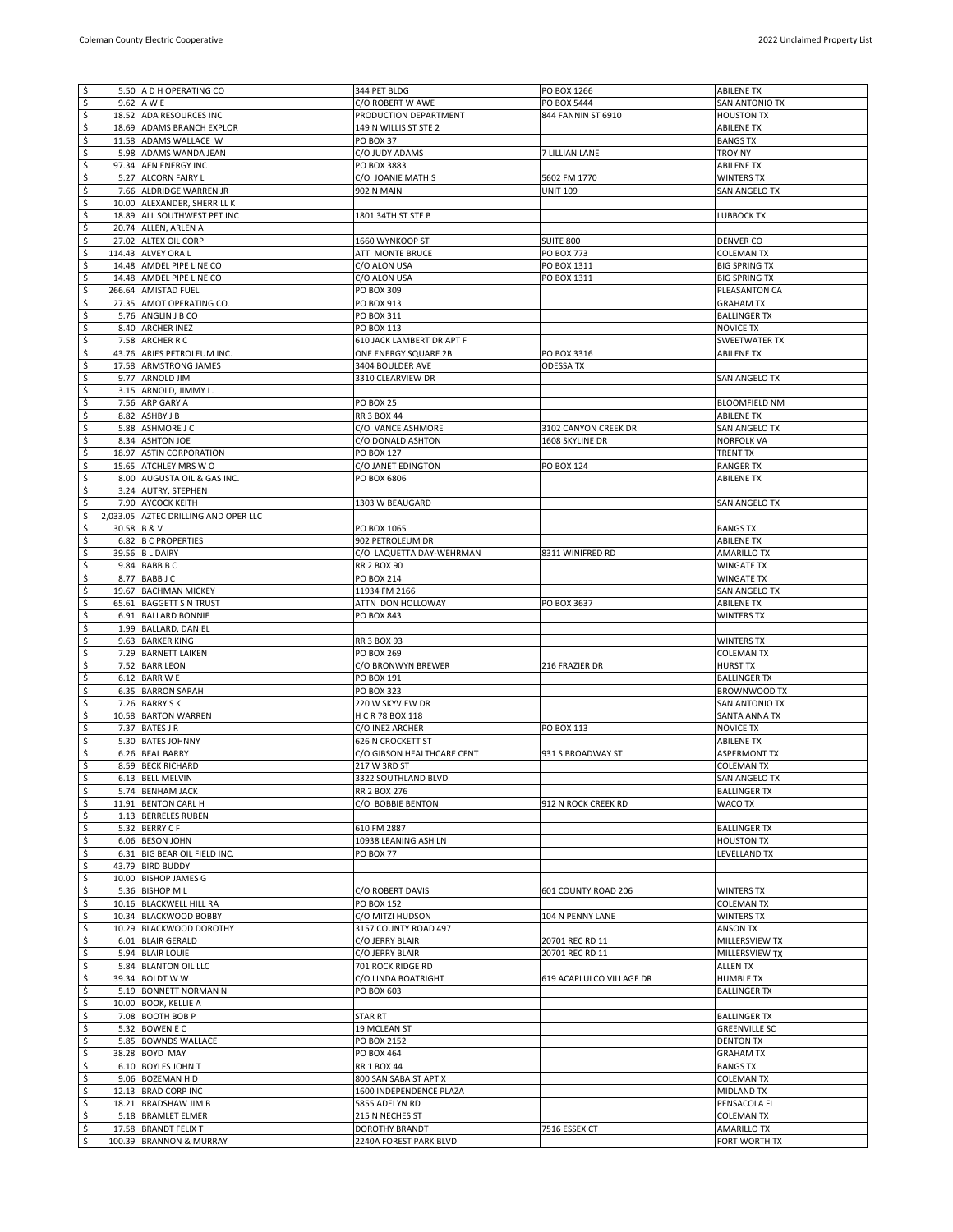| $\zeta$                   | 38.79 BRANNON M J                             | 2240A FOREST PARK BLVD     |                        | FORT WORTH TX            |
|---------------------------|-----------------------------------------------|----------------------------|------------------------|--------------------------|
| $\boldsymbol{\mathsf{S}}$ | 5.70 BRATTON J H JR                           | 1490 VICTORIA ST           |                        | <b>ABILENE TX</b>        |
| \$                        | 29.65 BREAZEALE, TRAVIS W                     |                            |                        |                          |
| $rac{5}{5}$               | 7.92 BREVARD MRS S J                          | 5901 OWL'S NEST DR         |                        | SAN ANGELO TX            |
|                           | 6.06 BREWER A G                               | <b>RR 1 BOX 50A</b>        |                        | SANTA ANNA TX            |
|                           | 51.98 BRIGGS, CLAY                            |                            |                        |                          |
| $\frac{3}{3}$             | 17.42 BRITTANY DRILLING CO                    | C/O SONNY QUIMBY           | 3733 HIGH MEADOWS DR   | <b>ABILENE TX</b>        |
|                           | 9.33 BROOKE COY                               |                            |                        |                          |
|                           | 9.89 BROWN CLINTON                            | STAR RT BOX 8              |                        | VOSS TX                  |
| $\frac{s}{s}$             | 21.61 BROWN COUNTY JOINT VENT                 | 3907 BOAT DOCK RD          |                        | LAGO VISTA TX            |
| \$                        | 19.40 BROWN J O                               | PO BOX 352                 |                        | <b>COLEMAN TX</b>        |
|                           | 8.38 BROWN W B                                | RT 4 BOX 38                |                        | LEVELLAND TX             |
| ی ی                       | 54.35 BRUNO EARL R                            | PO BOX 5456                |                        | <b>MIDLAND TX</b>        |
| \$                        | 5.00 BULLARD PRODUCING                        | P O BOX 30623              |                        | <b>DALLAS TX</b>         |
| \$                        | 5.02 BURFIELD RONNIE                          | <b>PO BOX 92</b>           |                        | <b>COLEMAN TX</b>        |
| $\overline{\varsigma}$    |                                               | 24495 DIVIDE RD            |                        | <b>ESKRIDGE KS</b>       |
| $\overline{\mathsf{S}}$   | 10.71 BURGER ERNEST E<br>7.58 BURNS PETROLEUM | PO BOX 97525               |                        | <b>WICHITA FALLS TX</b>  |
| \$                        | 7.58 BURROW DAN                               | 2241 S 13TH ST             |                        | ABILENE TX               |
| \$                        |                                               |                            |                        |                          |
| $\overline{\mathcal{S}}$  | 5.60 BURTON GREG                              | RR 1 BOX 203               |                        | ROCKWALL TX              |
|                           | 5.43 BURTON TOMMY                             | 307 S ARLINGTON ST         |                        | <b>WINTERS TX</b>        |
| $\varsigma$               | 8.22 BUTTRY CARL EST                          | %LANA STURGILL TINNEY      | 7001 SIERRA TRAIL      | SAN ANGELO TX            |
| $\overline{\varsigma}$    | 5.94 BYRD MELVIN                              | PO BOX 151                 |                        | <b>WINGATE TX</b>        |
| $\boldsymbol{\mathsf{S}}$ | 5.38 BYROM GILLIAM                            | C/O JANIS NORRIS           | 8240 COUNTY ROAD 487   | <b>MERKEL TX</b>         |
| $\frac{5}{5}$             | 19.31 C W DISPOSALS IN                        | 919 N BELL ST              |                        | SAN ANGELO TX            |
|                           | 6.32 CADDO EXPLORATION                        | 850 LTV TOWER              |                        | <b>DALLAS TX</b>         |
| $rac{5}{5}$               | 8.30 CAHOON RODNEY                            | 400 SARGENT AVE            |                        | <b>BALLINGER TX</b>      |
|                           | 6.30 CAMPBELL FLETCHER                        | FLETCHER CAMPBELL          | 1546 PARRAMORE ST      | <b>ABILENE TX</b>        |
|                           | 5.22 CANADY HD                                | C/O SANDRA LEAMONS         | 13628 SIERRA WIND LANE | <b>ELGIN TX</b>          |
| $rac{5}{5}$               | 6.39 CANNON PAUL                              | 1260 N MAIN ST             |                        | MANSFIELD TX             |
|                           | 7.77 CARDINAS VICTOR                          | C/O LYNN CARDINAS          | 122 EAST 24TH          | <b>COLEMAN TX</b>        |
| نوابه.                    | 22.15 CARMICHAEL OIL CO                       | 40 SCOTT PL                |                        | <b>ABILENE TX</b>        |
|                           | 35.86 CARR W P                                | 8333 DOUGLAS AVE STE 950   |                        | <b>DALLAS TX</b>         |
| \$                        | 5.28 CARTER BARNEY                            | 2725 HARLANWOOD DR         |                        | FORT WORTH TX            |
| $\boldsymbol{\varsigma}$  | 8.29 CASBEER GORDON                           | RR 1 BOX 77                |                        | <b>BALLINGER TX</b>      |
| $\overline{\mathcal{S}}$  | 8.26 CASEY JOE                                | <b>RR 2 BOX 200</b>        |                        | <b>COLEMAN TX</b>        |
| \$                        | 31.13 CASON TAD                               | 118 COUNTY ROAD 337        |                        | <b>WINTERS TX</b>        |
| $\boldsymbol{\mathsf{S}}$ | 5.96 CATE JACK                                | <b>PO BOX 875</b>          |                        | <b>BANGS TX</b>          |
| \$                        | 5.96 CAVANAUGH MARTHA                         | C/O DON CAVANAUGH          | 5225 NEW ORLEANS       | ODESSA TX                |
|                           | 45.79 CEDAR OIL CO.                           | 333 CEDAR ST STE 210       |                        | <b>ABILENE TX</b>        |
| $rac{1}{2}$               | 109.26 CELERON CORP                           | ATTN ACCOUNTS PAYABLE      | PO BOX 53270           | <b>HOUSTON TX</b>        |
| $\boldsymbol{\mathsf{S}}$ | 32.59 CHANCE RESEARCH CORP                    | ATTN KENRKESSLER           | PO BOX 16148           | FORT WORTH TX            |
| \$                        | 8.56 CHARLES N ARMSTRONG                      | 228 HOLLYWOOD AVE          |                        | <b>DALLAS TX</b>         |
| \$                        | 9.44 CHESHIER BARRY                           | 319 CHASE OAKS PL          |                        | <b>FREDERICKSBURG TX</b> |
| $\overline{\mathcal{S}}$  | 7.36 CHESSHER JOY A                           | 10400 ROY BUTLER DR        |                        | <b>AUSTIN TX</b>         |
| $\zeta$                   | 8.94 CIRCLE 3 OPERATING                       | PO BOX 529                 |                        | <b>CENTER POINT TX</b>   |
| $\boldsymbol{\zeta}$      |                                               |                            |                        |                          |
| $\overline{\mathcal{S}}$  | 14.67 CISNEROS TRAVIS                         | 502 W 15TH                 |                        | <b>COLEMAN TX</b>        |
|                           | 5.06 CLARK BILL M                             | 318 BLYTHE RD              |                        | <b>BOWIE TX</b>          |
| $\zeta$                   | 10.00 CLARY, JOSHUA J                         |                            |                        |                          |
| \$                        | 75.69 CLAY, BRETT                             |                            |                        |                          |
| $\boldsymbol{\mathsf{S}}$ | 8.96 CLAYTON EARL                             | RR <sub>1</sub>            |                        | <b>NOVICE TX</b>         |
| $\varsigma$               | 6.92 CLEARMAN L C                             | 309 N BLANCO ST            |                        | <b>COLEMAN TX</b>        |
| $\overline{\mathcal{S}}$  | 6.76 CLOUD JIM                                | 1145 S 9TH ST              |                        | <b>SLATON TX</b>         |
| \$                        | 5.11 COBATA ENERGY INC                        | PO BOX 789                 |                        | <b>LAMPASAS TX</b>       |
| \$                        | 72.91 COCKATOO CORPORATION                    | 7107 SPANKY BRANCH DR      |                        | <b>DALLAS TX</b>         |
| \$                        | 6.38 COFFEY MARION                            | HCR 2 BOX 115 LOT 58       |                        | <b>BEEVILLE TX</b>       |
| ي<br>په                   | 5.63 COFFMAN MARY L                           | <b>PO BOX 87</b>           |                        | PLAINS TX                |
|                           | 8.53 COKE OIL CO.                             | PO BOX 1227                |                        | <b>COLORADO CITY TX</b>  |
| $\mathsf{S}$              | 15.30 COLCO DRLG AND PROD INC                 | 819 W LIVEOAK ST           |                        | <b>COLEMAN TX</b>        |
| \$                        | 9.25 COLEMAN BUTANE GAS CO                    | PO BOX 956                 |                        | <b>COLEMAN TX</b>        |
| $rac{5}{5}$               | 5.95 COLLIER OPEERATING                       | C/OJODIE SORNSON           | <b>PO BOX 568</b>      | <b>CIMARRON NM</b>       |
|                           | 10.73 COLLOM A J                              | C/O LARRY COLLOM           | P O BOX 517            | WINTERS TX               |
| $\frac{s}{s}$             | 15.11 COMANCHE RESOURCES INC.                 | PO BOX 7666                |                        | <b>ODESSA TX</b>         |
|                           | 9.61 COMPTON RENA                             | RR 6 BOX 641               |                        | MALVERN AR               |
|                           | 123.29 COMYN PIPELINE CO                      | PO BOX 2436                |                        | <b>ABILENE TX</b>        |
| ی بہ                      | 12.31 CONCHO CEMETERY ASSOC                   | % KENNETH PHIPPS           | 4829 RED OAK LANE      | SAN ANGELO TX            |
|                           | 6.99 CONLEY CLYDE R                           | PO BOX 623                 |                        | <b>COLEMAN TX</b>        |
| $\overline{\mathsf{S}}$   | 8.17 CONNALLY EDWARD                          | 4406 BRAHMA RD             |                        | <b>ODESSA TX</b>         |
| \$                        | 17.50 CONSOLIDATED OPER                       | 1205 WILKIE DR             |                        | <b>CHARLESTON WV</b>     |
| $\mathcal{S}$             | 6.56 COOPER JACK                              | C/O COOPER FAMILY FARM LLC | 12605 RANCH RD 12      | <b>WIMBERLEY TX</b>      |
| $\overline{\xi}$          | 9.91 COPE V V                                 | C/O SHIRLEY HAYES          | 10021 NORELL RD        | <b>VENUS TX</b>          |
| $\mathfrak{s}$            | 5.50 CO-PHAR INC.                             | <b>RR 1 BOX 46A</b>        |                        | SANTA ANNA TX            |
| \$                        | 5.04 CORTEZ SHIRLEY                           | RR 1                       |                        | <b>BALLINGER TX</b>      |
| \$                        | 5.51 COULTER TIM                              | PO BOX 104                 |                        | <b>BRONTE TX</b>         |
| $rac{5}{5}$               | 5.14 COURSEY DONALD                           | C/O DONNA MORGAN           | <b>510 S ROAD</b>      | <b>BAYTOWN TX</b>        |
|                           | 9.41 COURTNEY JOHNNIE L                       | 301 W 10TH ST              |                        | <b>COLEMAN TX</b>        |
| $\zeta$                   | 5.46 COX L E                                  | 9224 HWY 279               |                        | BROWNWOOD TX             |
| \$                        | 8.27 COX R G                                  | 4311 BANEWAY DR            |                        | <b>HOUSTON TX</b>        |
| $\varsigma$               | 626.14 COX, SHIRLEY J                         |                            |                        |                          |
| $\zeta$                   | 8.76 CROSS PLAINS HYDROCARBONS LLC            | PO BOX 891714              |                        | OKLAHOMA CITY OK         |
| $\boldsymbol{\zeta}$      | 65.80 CROWDER, JOE B                          |                            |                        |                          |
|                           | 15.51 CROWLEY A N                             | 501 3RD ST                 |                        | <b>CANYON TX</b>         |
| $\frac{5}{5}$             | 18.85 CUBINE JOE K                            | ENCON SERVICES INC         | PO BOX 134             | TYE TX                   |
|                           | 23.52 CULWELL JAMES E                         | PO BOX 150                 |                        | <b>NOVICE TX</b>         |
| $\boldsymbol{\zeta}$      | 7.93 CULWELL JIM B                            | 16620 US HWG 283           |                        | SANTA ANNA TX            |
| $\boldsymbol{\zeta}$      | 6.10 CUMMINGS DAVID F                         | 3518 HIGH MEADOWS DR       |                        | <b>ABILENE TX</b>        |
|                           |                                               |                            |                        |                          |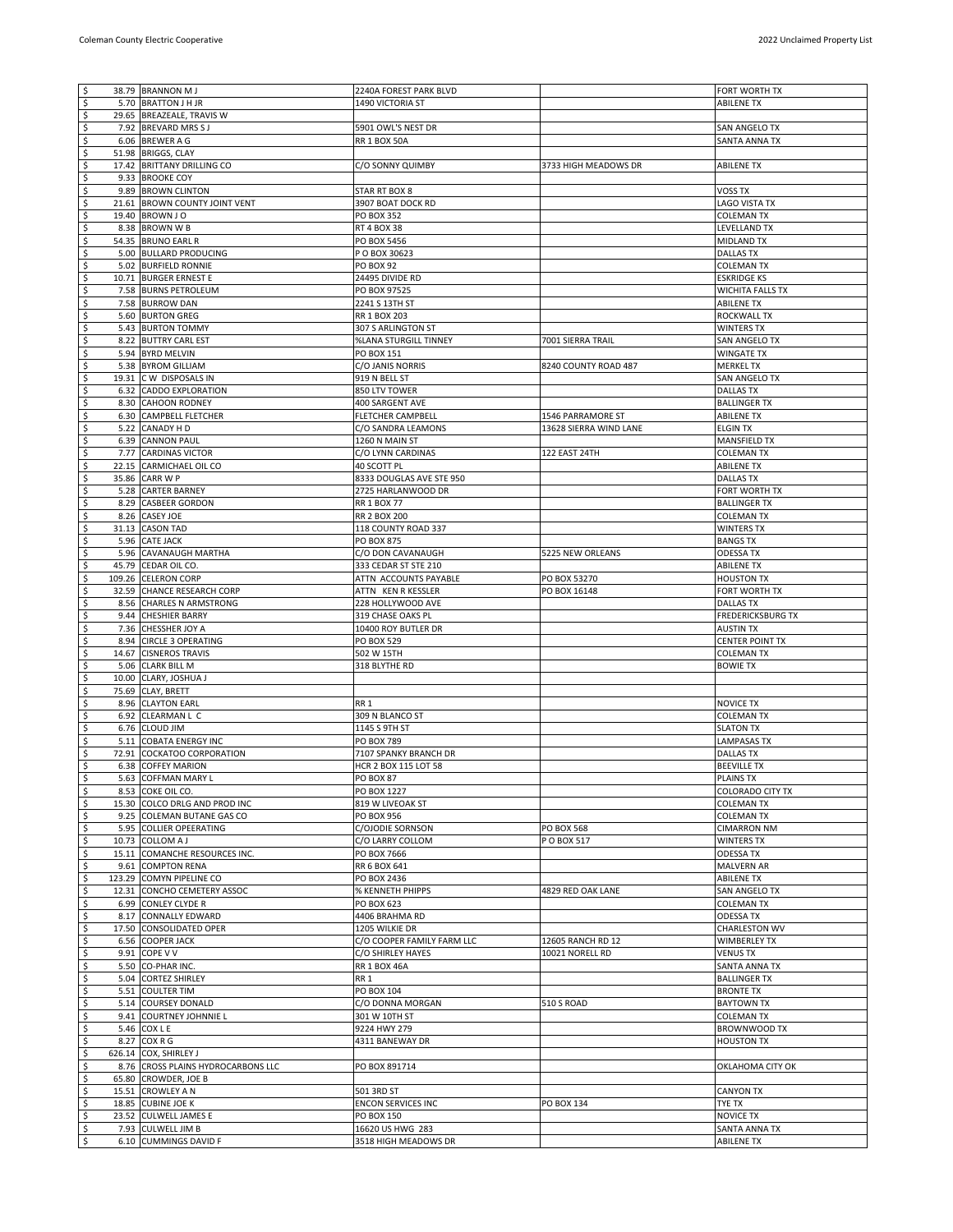| $\sqrt{5}$               |            | 5.74 CUMMINGS THELMA                         | % JEAN MASON                       | 1210 PLUM                 | <b>COLEMAN TX</b>                      |
|--------------------------|------------|----------------------------------------------|------------------------------------|---------------------------|----------------------------------------|
| $\boldsymbol{\varsigma}$ |            | 30.74 CURRAN KIEL INC                        | 1802 BEECHWOOD LN                  |                           | <b>ABILENE TX</b>                      |
| $\sqrt{5}$               |            | 9.84 CURRY JIM B TRUST                       | 714 CITIZENS NAT'L BANK            |                           | <b>ABILENE TX</b>                      |
| \$                       |            | 55.31 CWJ PARTNERSHIP                        | PO BOX 1625                        |                           | <b>OZONA TX</b>                        |
| \$                       |            | 46.26 D S K PRODUCERS                        | <b>RR 1 BOX 387B</b>               |                           | BROWNWOOD TX                           |
| $\varsigma$              |            | 6.15 DALCO DEVELOPMENT                       | C/O W S RYAN                       | 3866 MEDALLION LN         | <b>DALLAS TX</b>                       |
| \$                       |            | 8.46 DANIEL OPAL B                           | 3108 S 23RD ST                     |                           | <b>ABILENE TX</b>                      |
| $\overline{\mathsf{S}}$  |            | 5.23 DAVELLE RESOURCES                       | PO BOX 8102                        |                           | <b>MIDLAND TX</b>                      |
| $\overline{\mathsf{S}}$  |            | 18.20 DAVENPORT DON                          | PO BOX 837                         |                           | <b>HAWLEY TX</b>                       |
| \$                       |            | 8.16 DAVIS JACK G                            | 3521 OLD POST RD                   |                           | SAN ANGELO TX                          |
| \$                       |            | 7.14 DAVIS T L                               | PO BOX 115                         |                           | SANTA ANNA TX                          |
| \$                       |            | 14.39 DAVIS WINDELLE E                       | PO BOX 420595                      |                           | DEL RIO TX                             |
| \$                       |            | 10.00 DAVIS, STEPHEN R                       |                                    |                           |                                        |
| \$                       |            | 11.55 D'AVY OIL COMPANY                      | 1033 CRESTWELL                     |                           | OPELOUSAS LA                           |
| \$                       |            | 18.33 DAY BARRY                              | C/O LA QUETTA DAY WEHRMAN          | 8311 WINIFRED RD          | <b>AMARILLO TX</b>                     |
| \$                       |            | 5.59 DAY O D JR                              | RT 2 BOX 86                        |                           | TALPA TX                               |
| \$                       |            | 5.16 DAY RANCH LANDS EST.                    | C/O BELLE ROZZLLE AGENCY           | 700 S COMMERCIAL AVE      | <b>COLEMAN TX</b>                      |
| \$                       |            | 102.71 DE SOTO OPERATING                     | PO BOX 1958                        |                           | <b>ABILENE TX</b>                      |
| $\overline{\varsigma}$   |            | 10.00 DEAN, RICKY R                          |                                    |                           |                                        |
| \$                       |            | 5.71 DELA ROSA GUS                           | 713 S NUECES ST                    |                           | <b>COLEMAN TX</b>                      |
| \$                       |            | 11.71 DEMCO EXPLORATION INC                  | PO BOX 520                         |                           | <b>BALLINGER TX</b>                    |
| \$                       |            | 6.31 DENNIS TWO WAY RADIO                    | PO BOX 5748                        |                           | <b>ABILENE TX</b>                      |
| \$                       |            | 9.38 DENNISON HUGH B                         | 3250 HERITAGE LN                   |                           | <b>ABILENE TX</b>                      |
| \$                       |            | 7.46 DENNY RICHARD                           | 304 W ALAMEDA ST                   |                           | <b>IOWA PARK TX</b>                    |
| \$                       |            | 52.89 DENTON EXPLORATION INC                 | 5956 SHERRY LN STE 800             |                           | <b>DALLAS TX</b>                       |
| \$                       |            | 120.19 DEPRANG RANCH                         | C/O ELIZABETH DEPRANG              | 554 ROSINANTE RD          | EL PASO TX                             |
| \$                       |            | 12.46 DESANA DEVELOPMENT                     | 415 W WALL ST STE 446              |                           | <b>MIDLAND TX</b>                      |
| $\overline{\mathsf{S}}$  |            | 15.57 DESANA DEVELOPMENT CORP                | 310 W TEXAS AVE STE 600            |                           | <b>MIDLAND TX</b>                      |
| \$                       |            | 23.45 DIXIE TRANSPORT                        | C/O DANNY BIRDWELL                 | 1304 S KENNETH            | <b>MONAHANS TX</b>                     |
| \$                       |            | 8.18 DIXIE TRANSPORT                         | C/O DANNY BIRDWELL                 | 1304 S KENNETH            | <b>MONAHANS TX</b>                     |
| $\overline{\mathsf{S}}$  |            | 73.16 DOAN OIL CO                            | 15770 DALLAS PKWY STE 900          |                           | <b>DALLAS TX</b>                       |
| \$                       |            | 8.74 DOCKERY JACK                            | % JOHN DOCKERY                     | 12475 FM 1176             | SANTA ANNA TX                          |
| $\varsigma$              |            | 7.68 DODSON PETROLEUM CORP                   | <b>RR 3 BOX 304</b>                |                           | <b>JOSHUA TX</b>                       |
| $\overline{\mathsf{S}}$  |            | 9.61 DOWNEY GO                               | C/O DON DOWNEY                     | 200 TEXAS ST              | <b>COLEMAN TX</b>                      |
| $\varsigma$              |            | 6.55 DUBOSE J R D                            | RR 1 BOX 296                       |                           | <b>CAMERON OK</b>                      |
| \$                       |            | 8.10 DUNAWAY CHARLES                         | <b>RT 2 BOX 56 B</b>               |                           | <b>BRONTE TX</b>                       |
| \$                       |            | 5.56 DURANGO OPERATING                       | PO BOX 1304                        |                           | <b>ABILENE TX</b>                      |
| \$                       |            | 6.96 DURHAM DOROTHY L                        | 309 S HOUSTON ST                   |                           | <b>COMANCHE TX</b>                     |
| \$                       |            | 11.15 DUSEK ED                               | C/O CAROLYN HENRY                  | 2308 YOSEMITE             | <b>BRYAN TX</b>                        |
| \$                       |            | 6.78 DUSEK M A                               | STAR RT                            |                           | <b>BALLINGER TX</b>                    |
| \$                       |            | 56.40 DYNAMIC PRODUCTION INC                 | ATTN KRISITE WOLFE                 | 2801 GLENDA ST            | FORT WORTH TX                          |
| \$                       |            | 56.49 EDCO PETROLEUM CO                      | P O BOX 792364                     |                           | <b>DALLAS TX</b>                       |
| \$                       |            | 5.92 EDWARDS MRS M B                         | 3104 W KANSAS AVE                  |                           | <b>MIDLAND TX</b>                      |
| $\overline{\xi}$         |            | 82.38 EL PASO HYDRO CARBON                   | RR 1 BOX 99C                       |                           | <b>CARBON TX</b>                       |
| \$                       |            | 8.90 ELDER JOHN F JR                         | <b>RR 2</b>                        |                           | <b>BALLINGER TX</b>                    |
| \$                       |            | 6.69 ELDRED FRANK E SR                       | 216 W 12TH ST                      |                           | <b>COLEMAN TX</b>                      |
| $\overline{\xi}$         |            | 184.88 ELECTROSPACE SYSTEMS INC              | PO BOX 831359                      |                           | <b>RICHARDSON TX</b>                   |
| \$                       |            | 277.17 EMCOR PET INC                         | C/O QUINOCO PETROLEUM              | PO BOX 378111             | <b>DENVER CO</b>                       |
| \$                       |            | 318.03 ENSEARCH EXPLORATION                  | ATTN W J WELLS                     | PO BOX 107                | <b>GORDON TX</b>                       |
| \$                       |            | 7.62 EOTT ENERGY CORP                        | PO BOX 1660                        |                           | MIDLAND TX                             |
| \$                       | 253.85 EPC |                                              | <b>ATTENTION JESSIE BARKER</b>     | 135 COUNTY ROAD 603       | <b>EASTLAND TX</b>                     |
| \$                       |            | 11.37 ERWIN AUSTIN                           | C/O GAIL LOYD                      | <b>PO BOX 66</b>          | <b>GOULDBUSK TX</b>                    |
| \$                       |            | 9.61 EVANS LUCIUS                            | 1818 COUNTY ROAD 267               |                           | <b>NORTON TX</b>                       |
| \$                       |            | 5.80 EVANS W S                               | ATTENSION JO EVANS WINTON          | PO BOX 100712             | FORT WORTH TX                          |
| \$                       |            | 5.84 EVERTON FREDDIE                         | 2408 TOWLE PARK RD                 |                           | <b>SNYDER TX</b>                       |
| ۱\$                      |            | 5.93 EWING AND ASSOCIATES                    | PO BOX 537                         |                           | LAWRENCEVILLE IL                       |
| $\ddot{\mathsf{s}}$      |            | 7.29 EXCO RESOURCES INC                      | 6500 GREENVILLE AVE ST 600         |                           | <b>DALLAS TX</b>                       |
| $\ddot{\mathsf{s}}$      |            | 5.95 EXOIL INC                               | P O BOX 967                        | <b>WATKINS RD</b>         | <b>NEVADA TX</b>                       |
| $\overline{\mathsf{S}}$  |            | 37.90 FS&D                                   | PO BOX 370                         |                           | <b>BANGS TX</b>                        |
| \$                       |            | 179.81 FAIRCHILD PET. CORP                   | PO BOX 80432                       |                           | MIDLAND TX                             |
| \$                       |            | 7.88 FANCHER DAVID                           | PATSY FANCHER WHITE                | 3508 ELGENWOOD TRAIL      | <b>ARLINGTON TX</b>                    |
| \$                       |            | 9.39 FARISS WILLIE                           | C/O LEOTA CATE                     | 971 COUNTY ROAD 427       | <b>NOVICE TX</b>                       |
| \$                       |            | 7.68 FARMER MONTEREY EST                     | % JENNIFER MANKINS                 | 1007 NNW 323 LOOP APT 176 | TYLER TX                               |
| \$                       |            | 13.78 FARRIS BERT                            | % AMY GRIGGS                       | 701 CAMP                  | <b>SULPHUR SPRINGS TX</b>              |
| \$                       |            | 8.69 FAUBION OIL COM                         | PO BOX 642                         |                           | <b>BALLINGER TX</b>                    |
| \$                       |            | 10.00 FAULK, BILLIE                          |                                    |                           |                                        |
| \$                       |            | 6.66 FENTON KAY H                            | 3010 SUNSET DR                     |                           | SAN ANGELO TX                          |
| \$                       |            | 10.14 FENTON SHAWN                           | 1450 FM 1176                       |                           | <b>COLEMAN TX</b>                      |
| $\overline{\mathsf{S}}$  |            | 8.37 FIELDS JOHN                             | 3214 CANYON CREEK DR               |                           | SAN ANGELO TX                          |
| \$                       |            | 8.93 FIELDS KEITH                            | <b>RR 1 BOX 70</b>                 |                           | <b>BALLINGER TX</b>                    |
| \$                       |            | 5.74 FINE JIMMY                              | 503 FANNIN ST                      |                           | <b>WINTERS TX</b>                      |
| \$                       |            | 476.44 FINLAY ENERGY INC                     | 3030 NW EXPRESSWAY STE 120         |                           | OKLAHOMA CITY OK                       |
| \$                       |            | 7.12 FIRST AMERICAN OIL                      | P O BOX DRAWER 795159              |                           | <b>DALLAS TX</b>                       |
| \$                       |            | 9.63 FISHEL EDD                              | RR 1 BOX 77                        |                           | <b>CARLTON TX</b>                      |
| \$                       |            | 6.10 FISHER SCOTT R                          | 1006 VALVERDE ST                   |                           | CARLSBAD NM                            |
| \$                       |            | 6.22 FIVEASH DIANA                           | PO BOX 630                         |                           | <b>EOLATX</b>                          |
| \$                       |            | 20.95 FLAIR RESOURCES                        | <b>RR 1 BOX 61A</b>                |                           | <b>HAMLIN TX</b>                       |
| $\overline{\mathsf{S}}$  |            | 6.89 FLEMING J A                             | 802 COUNTY ROAD 203                |                           | <b>BANGS TX</b>                        |
| \$                       |            | 9.29 FLETCHER LOUISE BALES                   | RR 2 BOX 140                       |                           | <b>WINTERS TX</b>                      |
| \$                       |            | 6.68 FLETCHER R G                            | 4892 S 300 WEST                    |                           | <b>OGDEN UT</b>                        |
| \$                       |            | 5.64 FLIPPEN IDA BELLE                       | C/O HARVEY BRIGGS                  | 4390 TAMARACK DR          | <b>MAY TX</b>                          |
| \$                       |            | 10.00 FLORES ELISEO                          |                                    |                           |                                        |
|                          |            |                                              |                                    |                           |                                        |
| \$                       |            | 7.24 FLOYD TOMMY                             | 2600 FIFTH AVE                     |                           | <b>COLEMAN TX</b>                      |
| \$<br>s,                 |            | 42.25 FOREE COMPANY<br>6.50 FOREMAN FRANKLIN | <b>PO BOX 838</b><br>RR 1 BOX 152A |                           | <b>TERRELL TX</b><br><b>WINTERS TX</b> |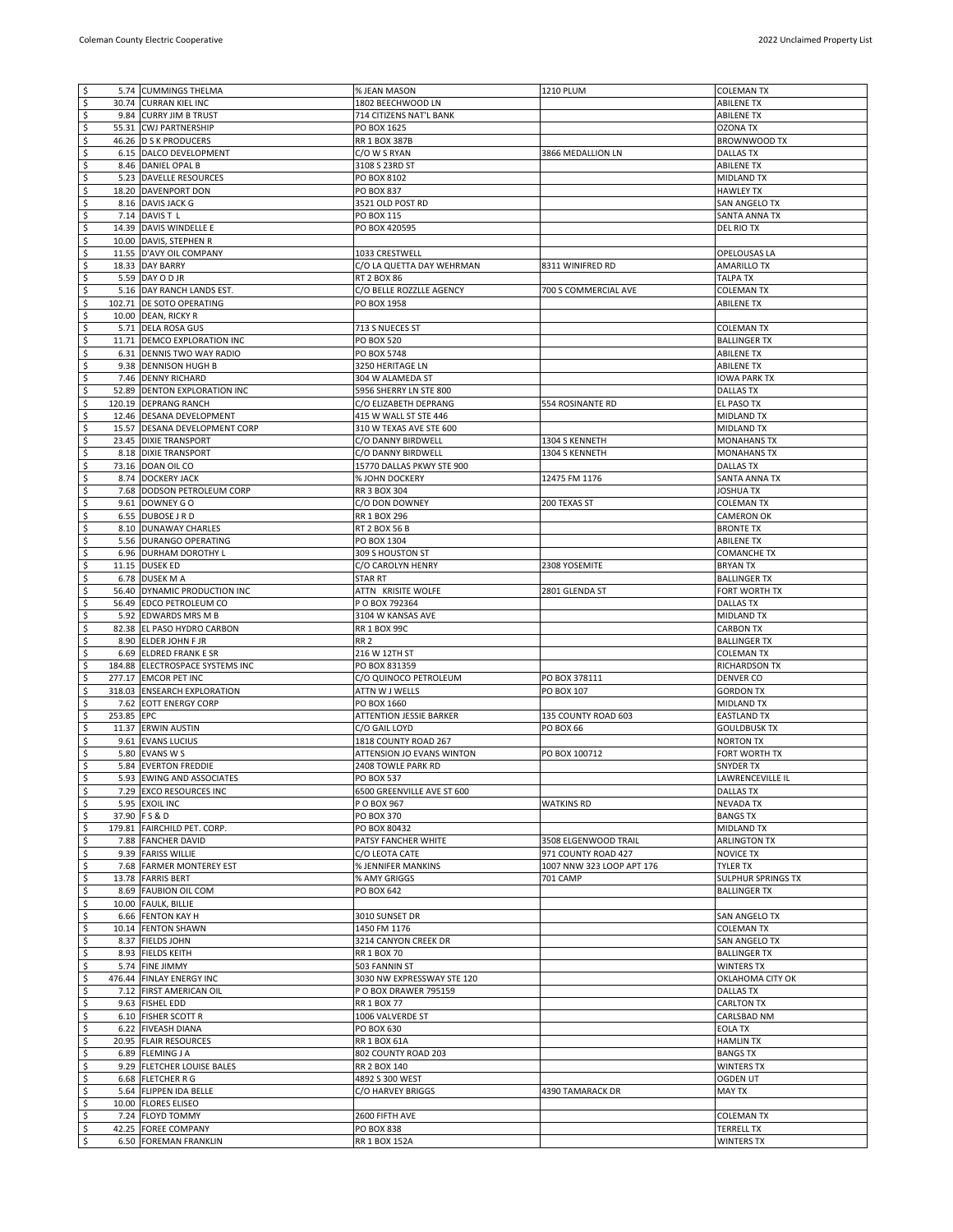| l\$                                             | 5.97 FOSTER PAUL                | 3517 ROLLING GREEN DR     |                        | <b>ABILENE TX</b>       |
|-------------------------------------------------|---------------------------------|---------------------------|------------------------|-------------------------|
| s,                                              | 7.18 FOWLER W J JR              | <b>RR 2</b>               |                        | <b>BALLINGER TX</b>     |
| \$                                              | 10.00 FOY, DAVID A              |                           |                        |                         |
| \$                                              | 21.52 FRANK J KING              | PO BOX 1320               |                        | <b>ABILENE TX</b>       |
| $\ddot{\varsigma}$                              | 5.93 FRANKE LUCILLE             | <b>PO BOX 72</b>          |                        | ROWENA TX               |
| $\overline{\mathcal{S}}$                        | 19.20 FRANKLIN HANNAH L         | 1516 N 5TH ST             |                        | <b>TEMPLE TX</b>        |
| \$                                              | 27.76 FREDORA CORP              | PO BOX 543                |                        | <b>WESTMINSTER CO</b>   |
| $\overline{\mathsf{S}}$                         | 10.00 FRH STOCK FARM            |                           |                        |                         |
| \$                                              | 10.00 FRITZE, GERALD            |                           |                        |                         |
| \$                                              | 8.90 FUENTES ALFORD             | P O BOX 63                |                        | <b>NORTON TX</b>        |
| $\overline{\mathsf{S}}$                         |                                 |                           |                        |                         |
|                                                 | 9.09 FUENTES CIPRIANO           | <b>STAR RT</b>            |                        | <b>NORTON TX</b>        |
| \$                                              | 7.36 FULLER AMBER               | C/O JOANIE FULLER MATHIS  | 5602 FM 1770           | <b>WINTERS TX</b>       |
| \$                                              | 5.66 G S C OPERATING            | PO BOX 426                |                        | <b>HAMLIN TX</b>        |
| \$                                              | 9.19 G S C OPERATING            | PO BOX 426                |                        | <b>HAMLIN TX</b>        |
| \$                                              | 9.75 G.E.M. ASSOCIATES INC.     | 1916 E SCOTT AVE          |                        | <b>WICHITA FALLS TX</b> |
| \$                                              | 5.74 GAGNEAUX BRENT J           | 240 N CHESTNUT ST         |                        | CORTEZ CO               |
| $\overline{\mathsf{S}}$                         | 5.34 GALAWAY INC 1              | 650 GLENDALE DR           |                        | <b>ABILENE TX</b>       |
| \$                                              | 8.08 GALLAS FREDDIE ESTATE      | C/O ABBIE WILLIAMS        | 400 VOELKEL AVE        | <b>BALLINGER TX</b>     |
| $\overline{\mathsf{S}}$                         | 34.61 GARNER JACK               | RR 2 BOX 18               |                        | MILES TX                |
| $\overline{\mathsf{S}}$                         | 18.33 GARRETT, GEORGE M         |                           |                        |                         |
| \$                                              | 8.86 GARY BILL                  | C/O MARLENE GARY          | 1210 COUNTY ROAD 209   | WINGATE TX              |
| \$                                              | 10.00 GENTRY A G                |                           |                        |                         |
| \$                                              | 5.16 GEORGE LEO ESTATE          | 103 W BAKER ST            |                        | <b>BROWNWOOD TX</b>     |
| \$                                              | 15.18 GEORGE, LJ                |                           |                        |                         |
| \$                                              |                                 | 107 W ALAMEDA ST          |                        |                         |
|                                                 | 8.34 GERHART PAUL R             |                           |                        | <b>IOWA PARK TX</b>     |
| \$                                              | 12.51 GHS OIL INC               | PO BOX 100817             |                        | FORT WORTH TX           |
| \$                                              | 14.40 GIBSON LAND AND CATTLE CO | PO BOX 470189             |                        | FORT WORTH TX           |
| $\overline{\mathsf{S}}$                         | 5.61 GIESECKE BROS              | ATTN BOB JENNINGS         | RR 1 BOX 151A          | <b>BALLINGER TX</b>     |
| \$                                              | 11.08 GIL JOHN OIL CO           | 7425 W WIGWAM AVE         |                        | LAS VEGAS NV            |
| \$                                              | 9.90 GILLESPIE MARVIN           | <b>RR 2 BOX 279</b>       |                        | <b>BALLINGER TX</b>     |
| \$                                              | 8.01 GLASS KERRY                | PO BOX 234                |                        | <b>MILES TX</b>         |
| \$                                              | 6.44 GLEGHORN A G               | RT <sub>2</sub>           |                        | <b>BRONTE TX</b>        |
| $\overline{\mathsf{S}}$                         | 26.29 GLENCAIR RESOURCES INC    | 850 LTV TOWER             |                        | <b>DALLAS TX</b>        |
| $\overline{\mathcal{S}}$                        | 25.13 GOLDBERG DESTINY          | 310 CENTERIDGE LANE       |                        | <b>GRAHAM TX</b>        |
| \$                                              | 15.00 GOLDSTAR OIL AND GAS CO.  | PO BOX 670                |                        | CABOT AR                |
| \$                                              |                                 | C/O JOE KEMP              |                        |                         |
|                                                 | 7.70 GOLSON PAUL                |                           | 15980 RANCH RD 880     | CROSS PLAINS TX         |
| \$                                              | 10.00 GONZALES, EMILIO          |                           |                        |                         |
| \$                                              | 3.31 GOOCH, ROSALENE SCOTT      |                           |                        |                         |
| \$                                              | 9.07 GOODWIN TINA               | RR 1 BOX 71               |                        | JOHNSON CITY TX         |
| \$                                              | 5.49 GRAHAM H S                 | C/O GRAHAM CATHEY         | 161 PRIVATE ROAD 3561  | <b>COLEMAN TX</b>       |
| \$                                              | 60.17 GRAHAM JAMES G            | PO BOX 160835             |                        | <b>AUSTIN TX</b>        |
| $\overline{\mathsf{S}}$                         | 15.97 GRAHAM RESOURCES INC.     | PO BOX 3134               |                        | <b>COVINGTON LA</b>     |
| \$                                              | 73.18 GRAND BANKS ENERGY CO.    | PO BOX 51237              |                        | <b>MIDLAND TX</b>       |
| $\overline{\mathsf{S}}$                         | 59.96 GRAVES E M                | C/O HEATH HEMPHILL        | 114 W LIVEOAK          | <b>COLEMAN TX</b>       |
| \$                                              | 5.00 GRAY J L                   | 841 SUNFISH ST            |                        | LAKEWAY TX              |
| \$                                              | 6.60 GRAY ROBERT                | RR 1 BOX 182              |                        | <b>WEST POINT TX</b>    |
| \$                                              | 9.10 GREAVES MARCUS             | RR 1 BOX 216              |                        | <b>COLEMAN TX</b>       |
|                                                 |                                 |                           |                        |                         |
| \$                                              | 12.22 GREEN BETTY               | 804 E WELLS               |                        | <b>STAMFORD TX</b>      |
| $\overline{\mathcal{S}}$                        | 9.25 GREENAKER R J              | RR 1 BOX 323              |                        | <b>CEDAR CREEK TX</b>   |
| \$                                              | 5.66 GRIFFITH BILL              | <b>PO BOX 458</b>         |                        | <b>BUFFALO GAP TX</b>   |
| \$                                              | 5.02 GRIFFITH L H               | <b>GENERAL DELIVERY</b>   |                        | <b>GOULDBUSK TX</b>     |
| \$                                              | 5.17 GRIFFITH VIRGINIA A        | RR <sub>1</sub>           |                        | <b>BALLINGER TX</b>     |
| \$                                              | 17.05 GRIMM OIL CO              | <b>PO BOX 35</b>          |                        | <b>ABILENE TX</b>       |
| \$                                              | 16.89 GROHMAN JOHN              | 3718 INDIAN CAMP RD       |                        | <b>WILLOW PARK TX</b>   |
| \$                                              | 11.14 GROUNDS MARY V            | 1812 CAMPBELL TRAIL       |                        | RICHARDSON TX           |
| ې                                               | 49.60 GTE SOUTHWEST             | C/O ECOVA MS 3699         | PO BOX 2379            | SPOKANE WA              |
| $\ddot{\mathsf{s}}$                             | 5.33 GUERRERO GABRIEL           |                           |                        | VOSS TX                 |
| $\overline{\mathbf{5}}$                         | 22.22 GUNDERSON MARC            | PO BOX 100817             |                        | FORT WORTH TX           |
| \$                                              | 7.31 GUS EDWARDS COMPANY        | ONE ENERGY SQ SUITE 9B    |                        | <b>ABILENE TX</b>       |
| $\overline{\mathcal{S}}$                        | 9.48 GUTHRIE R C                | 4810 12TH ST              |                        | <b>LUBBOCK TX</b>       |
| $\overline{\mathsf{S}}$                         | 8.86 GWINN JODY                 | 13269 COUNTY ROAD 306     | ABILENE TX             |                         |
|                                                 |                                 |                           |                        |                         |
| \$                                              | 58.55 H AND R OILS INC          | 4144 N CENTRAL EXPRESSWAY | PO BOX 31              | <b>DALLAS TX</b>        |
| \$                                              | 8.02 HAILEY ENERGY CORP         | PO BOX 3253               |                        | <b>ABILENE TX</b>       |
| \$                                              | 16.61 HAINES DALTON             | C/O FIRST NATIONAL BANK   | PO BOX F               | KERMIT TX               |
| \$                                              | 7.32 HALE ALTA                  | 1407 HIGHWAY 84 BYP       | COURTYARD APT 3        | COLEMAN TX              |
| \$                                              | 8.23 HALFMANN WADE M            | PO BOX 3                  |                        | MILLERSVIEW TX          |
| $\overline{\mathsf{S}}$                         | 5.42 HALL W E JR                | C/O JUNE HALL             | 2419 W AVENUE J        | SAN ANGELO TX           |
| \$                                              | 64.41 HALLIBURTON RESOUCES      | PO BOX 1411               |                        | <b>DALLAS TX</b>        |
| $\overline{\mathsf{S}}$                         | 20.98 HAMCO EXPLORATION         | 4255 LBJ FWY STE 140      |                        | <b>DALLAS TX</b>        |
| \$                                              | 27.19 HAMILTON E F              | HC 76                     |                        | <b>COLEMAN TX</b>       |
| \$                                              | 6.76 HAMILTON JIM               | RR 2 BOX 154              |                        | <b>FOUKE AR</b>         |
| \$                                              | 7.17 HAMON HUBERT               |                           |                        | <b>GOLDSBORO TX</b>     |
|                                                 |                                 |                           |                        |                         |
| \$                                              | 36.42 HANNA FERN W              | 4123 BRETTON BAY LN       |                        | <b>DALLAS TX</b>        |
| $\varsigma$                                     | 37.10 HARBIN JAMES B            | C/O TRUDY HARBIN HEARD    | 9515 LANSHIRE DR       | <b>DALLAS TX</b>        |
| \$                                              | 128.22 HARKEN PRODUCTION CO     | PO BOX 612007             |                        | <b>DALLAS TX</b>        |
| \$                                              | 9.08 HARRAL JIM                 | 4990 OLD SPARTANBURG RD   |                        | <b>TAYLORS SC</b>       |
| \$                                              | 7.10 HARRELL R EST              | C/O ELAINE JOHNSON        | 202 WALTON WAY STE 192 | CEDAR PARK TX           |
| \$                                              | 10.00 HARRINGTON CARL           |                           |                        |                         |
| \$                                              | 5.82 HARRINGTON VAN             | 2224 ALAMO PL             |                        | <b>DENTON TX</b>        |
| \$                                              | 5.20 HARRIS GEORGE OPERATING    | 1104 PENNSYLVANIA AVE     |                        | <b>BIG SPRING TX</b>    |
| \$                                              | 5.04 HARRIS H L                 | 5830 MANCHESTER LANE      |                        | SAN ANGELO TX           |
| \$                                              | 6.32 HARRIS M J                 | 4511 MEADOW CREEK TRL     |                        | SAN ANGELO TX           |
| $\varsigma$                                     | 78.71 HARRIS, THELMA            |                           |                        |                         |
|                                                 |                                 |                           |                        |                         |
| $\overline{\mathcal{S}}$<br>$\ddot{\mathsf{S}}$ | 6.29 HAWKINS LEE ROY            | 118 WOOD OAK TRL          |                        | <b>WEATHERFORD TX</b>   |
|                                                 | 8.38 HAYS HUBERT S JR           | 5217 HUNTERS CIR          |                        | <b>ABILENE TX</b>       |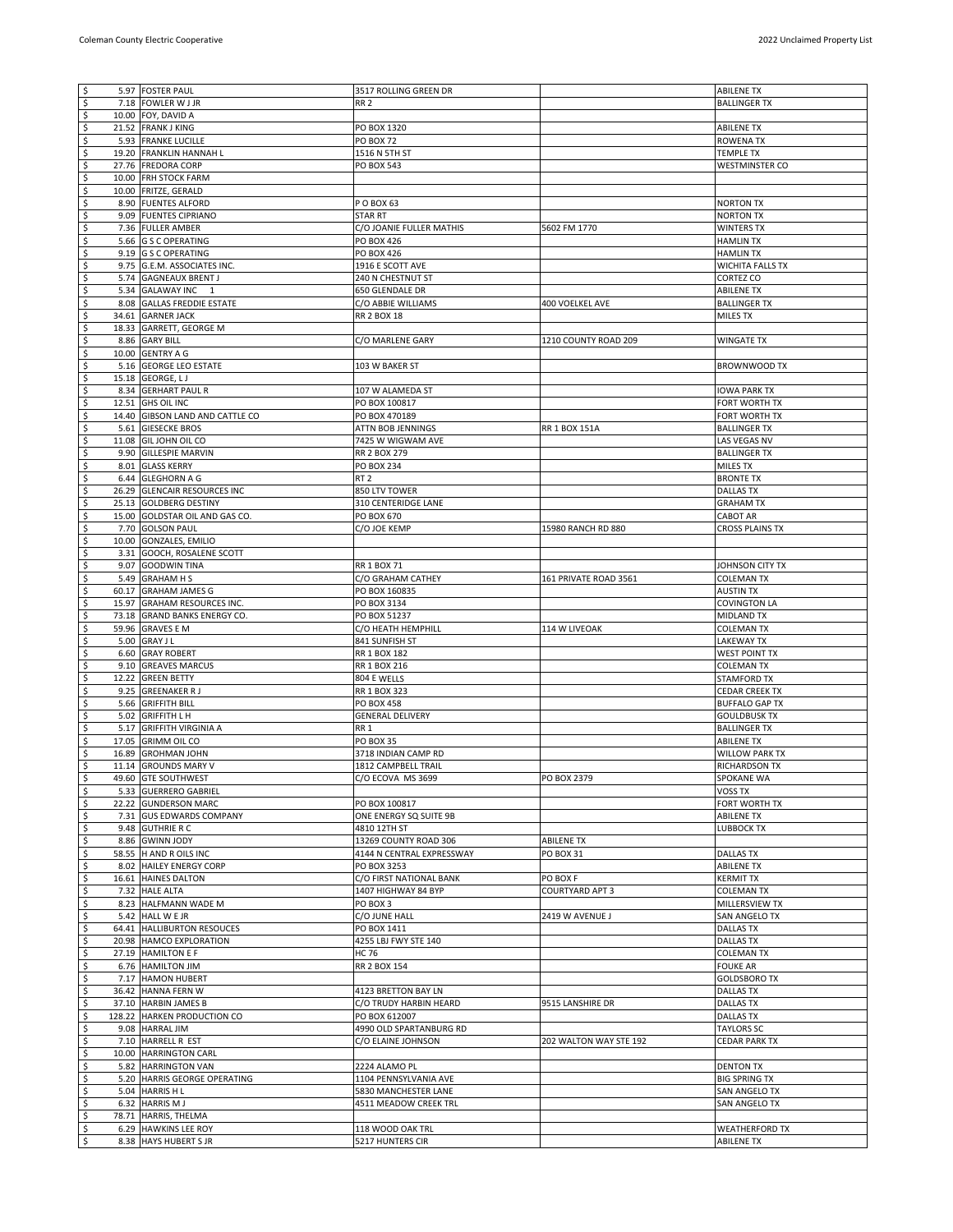| $\ddot{\mathsf{s}}$       | 33.08 HAZEL INVESTORS T            | PO BOX 53305               |                         | <b>LUBBOCK TX</b>       |
|---------------------------|------------------------------------|----------------------------|-------------------------|-------------------------|
| $\boldsymbol{\mathsf{S}}$ | 11.07 HEFNER B R (BOB)             | 801 W COLLEGE AVE          |                         | <b>COLEMAN TX</b>       |
| $\overline{\mathsf{S}}$   | 9.07 HEFNER WAYNE                  | 1500 COUNTY ROAD 4905      |                         | <b>TROUP TX</b>         |
| $\overline{\mathsf{S}}$   | 6.95 HEINZE WILMA W                | PO BOX 113                 |                         | <b>MILES TX</b>         |
| \$                        | 22.08 HEMPHILL ZENO                | C/O JOE PAT HEMPHILL       | 983 PRIVATE ROAD 2832   | <b>COLEMAN TX</b>       |
| \$                        | 6.74 HENDERSON BETTIE B            | C/O ORA BETH MCIVER        | 307 N 5TH               | SANTA ANNA TX           |
| \$                        | 6.63 HENDERSON ELMER               | <b>RR 1 BOX 23</b>         |                         | SANTA ANNA TX           |
| $\varsigma$               | 7.53 HENDERSON IRA                 | 1676 COUNTY ROAD 119       |                         | <b>BAIRD TX</b>         |
| \$                        | 5.86 HENDERSON J A MRS             | 307 E PIERCE ST            |                         | <b>WINTERS TX</b>       |
| \$                        | 6.82 HENDRICKS ZELDA               | 900 N 7TH ST               |                         | <b>BALLINGER TX</b>     |
| $\varsigma$               |                                    | 918 COUNTY ROAD 407        |                         | <b>BALLINGER TX</b>     |
|                           | 5.58 HENKHAUS ELSIE                |                            |                         |                         |
| \$                        | 5.90 HENNIGER EMMA                 | 200 EAST AVE               |                         | <b>BALLINGER TX</b>     |
| \$                        | 6.54 HENRY C                       | 1450 CLINTON ST            |                         | <b>ABILENE TX</b>       |
| \$                        | 6.90 HERRING ANN                   | PO BOX 193                 |                         | <b>NOVICE TX</b>        |
| \$                        | 60.24 HEWITT ALAN P                | <b>PO BOX 962</b>          |                         | <b>MIDLAND TX</b>       |
| \$                        | 6.64 HILAND FRANK                  | 1099 LAGO VISTA BLVD       |                         | <b>EASTLAND TX</b>      |
| $\overline{\mathcal{S}}$  | 8.22 HILL MIKE                     | PO BOX 311                 |                         | STEPHENVILLE TX         |
| \$                        | 21.82 HINDS ROBERT L               | 1608 S FRIO ST             | <b>COLEMAN TX</b>       |                         |
| \$                        | 7.58 HINES JAKE                    | RR 1 BOX 181C              |                         | <b>HAWLEY TX</b>        |
| $\varsigma$               | 5.52 HINRICHS ERNEST M             | C/O CARL HINRICHS          | 4818 COUNTY ROAD 252    | <b>ROWENA TX</b>        |
| \$                        | 5.79 HOELSCHER ED                  | HC 34 BOX 1151             |                         | <b>UVALDE TX</b>        |
| \$                        | 8.34 HOELSCHER ERIC B              | 3002 STATE HIGHWAY 158     |                         | <b>BALLINGER TX</b>     |
| \$                        | 10.00 HOELSCHER ERIC B             |                            |                         |                         |
| \$                        | 7.66 HOGAN FRANK                   | C/O BOBBIE HOGAN           | PO BOX 607              | <b>BROWNFIELD TX</b>    |
| \$                        |                                    |                            |                         |                         |
|                           | 5.08 HOGAN JAMES W                 | PO BOX 174                 |                         | <b>LAWN TX</b>          |
| $\overline{\mathsf{S}}$   | 8.22 HOGUE ROBERT D                | C/O S J NELL               | 308 E 46TH ST           | <b>SAN ANGELO TX</b>    |
| \$                        | 361.89 HOLLAND ASSET PARTNERS, LLC |                            |                         |                         |
| $\overline{\mathsf{S}}$   | 5.22 HOLLEMAN BJ                   | 3035 WALNUT BEND LN APT 32 |                         | <b>HOUSTON TX</b>       |
| $\overline{\mathsf{S}}$   | 5.92 HOLLEY JOE W                  | <b>GLEN COVE RT</b>        |                         | <b>COLEMAN TX</b>       |
| \$                        | 7.12 HOLT D CARROLL                | PO BOX 88                  |                         | SANTA ANNA TX           |
| \$                        | 7.64 HOME CREEK OIL & GAS CO       | <b>PO BOX 250</b>          |                         | <b>COLEMAN TX</b>       |
| \$                        | 5.07 HOMESLEY THELMA               | <b>RR 2 BOX 22</b>         |                         | <b>CLYDE TX</b>         |
| \$                        | 7.94 HOPPE WILLIAM                 | RR <sub>2</sub>            |                         | <b>WINTERS TX</b>       |
| \$                        | 8.44 HORD J P                      | ATTN JOHN P HORD JR        | 218 COUNTY ROAD 223     | <b>WINTERS TX</b>       |
| \$                        | 7.54 HORD R H                      | RR <sub>1</sub>            |                         | <b>WINTERS TX</b>       |
| \$                        |                                    | PO BOX 60763               |                         | SAN ANGELO TX           |
|                           | 7.44 HORIZAN ENERGY IN             |                            |                         |                         |
| \$                        | 8.80 HORNSBY JOHN W                | RR 1 BOX 30                |                         | ROCKWOOD TX             |
| \$                        | 6.13 HOT SPRINGS RANCH N V         | RR 1 BOX 406               |                         | SANTA ANNA TX           |
| \$                        | 50.38 HOUSTON OIL AND GAS          | PO BOX 297404              |                         | <b>HOUSTON TX</b>       |
| $\overline{\mathcal{S}}$  | 24.34 HOWARD B C                   | C/O DAVID HOWARD           | P O BOX 494472          | <b>GARLAND TX</b>       |
| \$                        | 7.17 HOWARD TINY                   | 1189 BUTTERNUT ST          |                         | <b>ABILENE TX</b>       |
| $\varsigma$               | 5.58 HOWE W L CO INC               | PO BOX 570783              |                         | <b>HOUSTON TX</b>       |
|                           |                                    |                            |                         |                         |
| $\overline{\mathcal{S}}$  | 5.49 HPC OPERATING INC.            | 12221 MERIT DR APT 1630    | 3 FOREST PZ             | <b>DALLAS TX</b>        |
| \$                        | 5.97 HUBBARD PAUL                  | C/O DOROTHY BOHANNON       | 1302 PORTLAND AVE       | <b>ABILENE TX</b>       |
| \$                        | 8.80 HUDSON CC                     | 1424 GRIERSON ST           |                         | SAN ANGELO TX           |
|                           |                                    |                            |                         |                         |
| \$                        | 8.06 HUFFMAN EDWARD                | 1301 E 56TH ST             |                         | <b>ODESSA TX</b>        |
| \$                        | 16.77 HUMBLE BERT                  | 211 LAUREL DR              |                         | <b>WINTERS TX</b>       |
| \$                        | 15.90 HUNTER DRILLING INC          | 502 6TH ST                 |                         | <b>BROWNWOOD TX</b>     |
| \$                        | 6.49 HUNTER R.W                    | 3807 TARTAN LN             |                         | <b>HOUSTON TX</b>       |
| \$                        | 16.07 HUTCHCO PROD INC             | 415 W WALL ST STE 1404     |                         | <b>MIDLAND TX</b>       |
| $\overline{\mathsf{S}}$   | 9.74 ICKERT HARVEY L               | 400 FIRST NATIONAL BLDG    |                         | <b>WICHITA FALLS TX</b> |
| \$                        | 22.33 INTERNATIONAL BLDG SYS       | 7150 ALMEDA GENOA RD       |                         | <b>HOUSTON TX</b>       |
| \$                        | 9.00 IRVIN, JAMES                  |                            |                         |                         |
| \$                        | 5.37 ISBELL DEBRA                  | PO BOX 373                 |                         | <b>COLEMAN TX</b>       |
| \$                        | 9.03 ISENHOWER J                   | 3026 ALTA VISTA LN         |                         | SAN ANGELO TX           |
| l \$                      | 24.03 ITR PETROLEUM                | C/O GEN ATLANTIC ENGY COR  | 410 17TH ST STE 1400    | <b>DENVER CO</b>        |
| इं                        | 22.11 J BAR RANCH                  | C/O THOMAS SLOAN           | 3929 UPPER PASSAGE LANE | ROUND ROCK TX           |
| $\boldsymbol{\varsigma}$  | 15.60 J L C ENERGY                 | PO BOX 330621              |                         | FORT WORTH TX           |
| $\varsigma$               | 19.44 J Z RANCH ACCOUNT            | 983 PRIVATE ROAD 2832      |                         | <b>COLEMAN TX</b>       |
| \$                        | 9.72 J. B. PRODUCTION              | PO BOX 2152                |                         | <b>DENTON TX</b>        |
|                           | 6.11 JACKSON LOY                   | C/O JUNE SAVERANCE         | 325 COUNTY ROAD 427     | <b>NOVICE TX</b>        |
| $\boldsymbol{\varsigma}$  | 8.85 JACOBS PAT                    | <b>RR 1 BOX 61C</b>        |                         | <b>BALLINGER TX</b>     |
| \$                        |                                    |                            |                         |                         |
| \$                        | 6.74 JACOBY EDWARD                 | 1106 W INDIANAPOLIS AVE    |                         | <b>FRESNO CA</b>        |
| \$                        | 7.00 JAMES BILLY W                 | 1280 COUNTY ROAD 410       |                         | <b>BAIRD TX</b>         |
| \$                        | 5.24 JAMES LORENE                  | 1401 N 13TH ST APT 29      |                         | <b>BALLINGER TX</b>     |
| \$                        | 10.00 JAMES, RICKY                 |                            |                         |                         |
| $\overline{\mathsf{S}}$   | 7.49 JENNINGS C M                  | 3303 N HIGHWAY 84          |                         | <b>COLEMAN TX</b>       |
| $\varsigma$               | 6.49 JENNINGS ELIZABETH A          | C/O RICHARD JENNINGS       | 8300 FM 503             | <b>VALERA TX</b>        |
| $\varsigma$               | 835.53 JERICHO ENERGY OPERATIONS   |                            |                         |                         |
| $\overline{\mathsf{S}}$   | 38.78 JERNIGAN, CHESTER B          |                            |                         |                         |
| \$                        | 5.21 JOHNSON DELMA                 | C/O CECIL JOHNSON          | 839 FM 2131             | <b>COLEMAN TX</b>       |
| \$                        | 5.10 JOHNSON ENOCH                 | RR <sub>2</sub>            |                         | <b>WINTERS TX</b>       |
| \$                        | 7.20 JOHNSON R E                   | <b>RR 3 BOX 88</b>         |                         | <b>WINTERS TX</b>       |
| \$                        | 14.90 JONES AND WHITTINGTON        | 2216 CLOW ST               |                         | <b>COLEMAN TX</b>       |
|                           | 5.67 JONES DENNIS M                | 3704 ARLINGTON COVE        |                         | <b>LAGO VISTA TX</b>    |
| \$                        | 5.70 JOST ANNIE C                  | C/O BURNELL YOST           | 206 SIERRA              | DEL RIO TX              |
| $\varsigma$               |                                    |                            |                         |                         |
| \$                        | 6.82 JUMPER ARLEN                  | JUMPER BRO PARTNERS        | P O BOX 2019            | <b>INVERNESS FL</b>     |
| $\overline{\mathsf{S}}$   | 6.34 J-W OPERATING CO              | PO BOX 1689                |                         | <b>UVALDE TX</b>        |
| $\varsigma$               | 8.06 KAHLIG W J                    | 634 SOUTH RD 1             |                         | <b>MILES TX</b>         |
| \$                        | 8.47 KEARLEY F F                   | 1404 MOCKINGBIRD LN        |                         | <b>CORSICANA TX</b>     |
| \$                        | 5.44 KEENEY LEROY                  | 1500 WALLIS AVE            |                         | SANTA ANNA TX           |
| \$                        | 3.25 KELLOGG, STEVEN               |                            |                         |                         |
| \$                        | 5.96 KELLY A A                     | PO BOX 2078                |                         | <b>ABILENE TX</b>       |
| \$<br>$\ddot{\mathsf{S}}$ | 2.03 KEMP, JUDY D<br>7.40 KIDD B W | 1634 19TH ST               |                         | <b>LUBBOCK TX</b>       |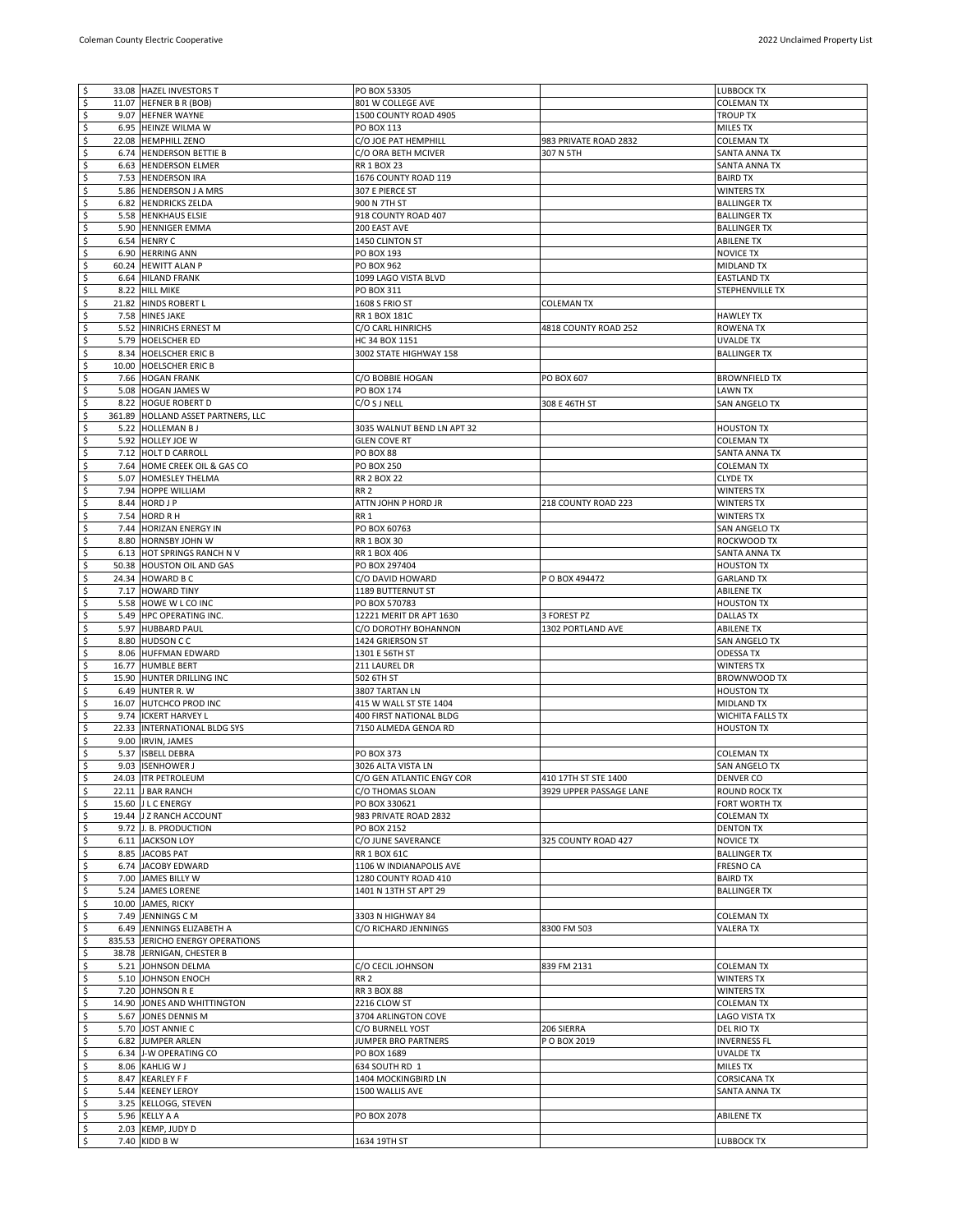| l \$<br>\$<br>5.26               |                                                           |                            |                            |                        |
|----------------------------------|-----------------------------------------------------------|----------------------------|----------------------------|------------------------|
|                                  | 17.65 KILLOUGH DONNY                                      | PO BOX 7359                |                            | <b>ABILENE TX</b>      |
|                                  | KIMBRELL J P                                              | 332 COUNTY ROAD 2148       |                            | <b>GREENVILLE TX</b>   |
| \$                               | 6.64 KINCAID R S                                          | C/O LAURA MCDANIEL         | 5616 ANDOVER ST            | FORT WORTH TX          |
|                                  |                                                           |                            |                            |                        |
| $\ddot{\mathsf{s}}$<br>9.78      | KINCHELOE BILL O                                          | PO BOX 1508                |                            | BROWNWOOD TX           |
| \$                               | 12.37 KING OIL DBA                                        | PO BOX 247                 |                            | <b>WINTERS TX</b>      |
| \$                               | 8.60 KIRKLAND ELITHE H                                    | C/O JAMES BEAL             | PO BOX 2112                | WIMBERLEY TX           |
| $\ddot{\varsigma}$<br>6.22       | KISER M E                                                 | <b>PO BOX 224</b>          |                            | ARTESIA NM             |
| \$<br>12.16                      | <b>KNIGHT PAT</b>                                         | 441 FROST RD               |                            | SANDIA PARK NM         |
|                                  |                                                           |                            |                            |                        |
| \$                               | 38.73 KNOTT, TERESIA M                                    |                            |                            |                        |
| $\varsigma$<br>5.81              | <b>KOBLER CARL</b>                                        | 802 W LIVEOAK ST           |                            | <b>COLEMAN TX</b>      |
| \$<br>6.39                       | KOHUTEK FRANK                                             | C/O ALBERT J KOHUTEK       | 6565 CENTRAL PARK BLVD 252 | <b>ABILENE TX</b>      |
| \$                               | 42.99 KOONTZ STUART                                       | PO BOX 1116                |                            | BROWNWOOD TX           |
| \$                               | 18.91 KREAGER MS JOE C                                    | 9905 RM HWY 853            |                            | SAN ANGELO TX          |
|                                  |                                                           |                            |                            |                        |
| \$<br>5.79                       | KUHLMAN, JUSTIN                                           |                            |                            |                        |
| \$<br>9.91                       | <b>KUPER OIL COMPANY</b>                                  | 302 N WILLIS ST STE 16     |                            | <b>ABILENE TX</b>      |
| \$                               | 10.00 KUTZ, JACK JR                                       |                            |                            |                        |
| \$<br>6.15                       | <b>KVAPIL JOYCE</b>                                       | 3018 KNICKERBOCKER RD 18   |                            | SAN ANGELO TX          |
| $\boldsymbol{\varsigma}$<br>8.62 | <b>KYLE J T</b>                                           | <b>GLEN COVE RT</b>        |                            | <b>COLEMAN TX</b>      |
| \$                               | 19.02 KYTEX PETROLEUM                                     | 2401 ALPINE AVE            |                            | SARASOTA FL            |
| \$<br>67.13                      |                                                           |                            |                            |                        |
|                                  | L AND M OIL CO                                            | TWO ENERGY SQUARE SUITE    | 4849 GREENVILLE AVE        | <b>DALLAS TX</b>       |
| \$<br>5.00                       | L P OIL CORP                                              | 7557 RAMBLER RD STE 1000   |                            | <b>DALLAS TX</b>       |
| \$<br>7.63                       | L. P OIL CORP                                             | 7557 RAMBLER RD STE 1000   |                            | <b>DALLAS TX</b>       |
| \$<br>5.99                       | <b>L.P OIL CORP</b>                                       | 7557 RAMBLER RD STE 1000   |                            | DALLAS TX              |
| \$<br>7.28                       | L.P OIL CORP                                              | 7557 RAMBLER RD STE 1000   |                            | <b>DALLAS TX</b>       |
| \$<br>7.32                       | <b>LAGOWR</b>                                             | 1300 US HIGHWAY 283        |                            | <b>COLEMAN TX</b>      |
|                                  |                                                           |                            |                            |                        |
| \$<br>5.48                       | LAKOTA                                                    | PO BOX 15532               |                            | <b>AUSTIN TX</b>       |
| \$                               | 10.00 LANDERS GARY L                                      |                            |                            |                        |
| \$                               | 9.65 LANGE WERNER                                         | PO BOX 283                 |                            | <b>ROWENA TX</b>       |
| $\ddot{\mathsf{s}}$<br>7.82      | LARANCE CLYDE MRS                                         | C/O RODNEY JENNINGS        | 9481 COUNTY ROAD 262       | <b>CLYDE TX</b>        |
| \$                               |                                                           |                            |                            |                        |
| 10.00                            | LAWRENCE, WILMA                                           |                            |                            |                        |
| \$                               | 48.00 LAWS HELEN C                                        | C/O ZANE LAWS              | <b>PO BOX 27</b>           | <b>VALERA TX</b>       |
| $\ddot{\varsigma}$<br>5.09       | <b>LEA THOMAS</b>                                         | 317 36TH ST                |                            | <b>SNYDER TX</b>       |
| \$<br>10.33                      | LEASURE ELMER S                                           | <b>RR 2 BOX 77A</b>        |                            | <b>WINTERS TX</b>      |
| \$                               | 9.26 LEE R E                                              | PO BOX 254                 |                            | <b>BALLINGER TX</b>    |
| \$                               | 6.66 LEGGETT JAMES                                        | C/O LEGGETT PARTNERSHIP    | 6816 CAMP BOWIE WEST BLVD  | FORT WORTH TX          |
|                                  |                                                           |                            |                            |                        |
| \$                               | 11.12 LEN TEX PETROLEUM                                   | 27 AUGUSTA DR              |                            | <b>ABILENE TX</b>      |
| \$                               | 8.24 LEWIS DAVID                                          | PO BOX 116                 |                            | SANTA ANNA TX          |
| \$                               | 5.08 LEWIS H                                              | 457 ADDOSPM AVE'NE         |                            | PALM BAY FL            |
| \$<br>8.20                       | LEWIS PROD CO INC                                         | 310 BANK OF COMMERCE       | 3300 S 14TH ST             | <b>ABILENE TX</b>      |
| \$<br>23.39                      | LIFE STYLE ENERGY                                         | PO BOX 802415              |                            | <b>DALLAS TX</b>       |
|                                  |                                                           |                            |                            |                        |
| \$                               | 6.70 LINCOLN EXPLORATI3ON                                 | 6750 GULF FWY              |                            | <b>HOUSTON TX</b>      |
| \$<br>8.44                       | LINGO EARLENE                                             | PO BOX 1331                |                            | <b>BELTON TX</b>       |
| $\overline{\mathcal{S}}$<br>9.87 | LISSO LLOYD                                               | 7002 BROOK RUN LN          |                            | <b>HOUSTON TX</b>      |
| \$<br>9.24                       | LIVE OAK PRODUCTION                                       | PO BOX 5197                |                            | <b>ABILENE TX</b>      |
| \$<br>6.48                       | <b>LOCKLEY LONNIE</b>                                     | RR 1                       |                            | <b>NOVICE TX</b>       |
| \$<br>5.59                       | <b>LOMAX ERIC</b>                                         |                            |                            |                        |
|                                  |                                                           | 2660 GARNER FIELD RD       |                            | <b>UVALDE TX</b>       |
|                                  |                                                           |                            |                            |                        |
| \$                               | 26.33 LONE STAR GAS PIPELINE                              | PO BOX 650205              |                            | <b>DALLAS TX</b>       |
| \$<br>6.93                       | LONE STAR GAS PIPELINE CO                                 | PO BOX 650205              |                            | <b>DALLAS TX</b>       |
| 9.93                             | LONG BILLY R                                              | 1700 DOE LN                |                            | <b>ODESSA TX</b>       |
| \$                               |                                                           |                            |                            |                        |
| \$<br>5.82                       | LONGACRE DUDLEY                                           | 5209 RIDGELINE DR          |                            | <b>ABILENE TX</b>      |
| \$<br>5.14                       | LORD AGNES M                                              | PO BOX 316                 |                            | <b>AUBREY TX</b>       |
| \$<br>12.37                      | <b>LORFING ROSE</b>                                       | 5499 FM 1223               |                            | SAN ANGELO TX          |
| \$<br>5.00                       | <b>LOWE ALLIE</b>                                         | 22384 FM 381               |                            | <b>ROWENA TX</b>       |
| $\ddot{\mathsf{s}}$<br>21.38     | <b>LOYD LYNN</b>                                          | <b>PO BOX 66</b>           |                            | <b>GOULDBUSK TX</b>    |
|                                  | 27.03 LUCKY OPERATING CO.                                 |                            |                            |                        |
| \$                               |                                                           | PO BOX 391                 |                            | <b>CISCO TX</b>        |
| ۱\$                              | 11.23 LUMBLY W F                                          | DIETZ LSE                  | PO BOX 1556                | <b>HOBBS NM</b>        |
| $\overline{\phantom{a}}$         | 15.99 LYNCH TOMMY                                         | RR 1 BOX 156A              |                            | WINTERS TX             |
| $\ddot{\mathsf{s}}$              | 49.72 LYNX OIL COMPANY INC                                | 523 N LOCUST ST            |                            | <b>DENTON TX</b>       |
| \$                               | 21.02 M G GAS CO INC                                      | PO BOX 866683              |                            | PLANO TX               |
|                                  |                                                           |                            |                            |                        |
| \$                               | 37.30 M H F OPERATING                                     | PO BOX 60047               |                            | SAN ANGELO TX          |
| \$                               | 25.22 M R M OPERATING                                     | PO BOX 3658                |                            | <b>ABILENE TX</b>      |
| \$                               | 11.51 MAC EXPLOR. & DRILL. CO                             | PO BOX 61289               |                            | FORT MYERS FL          |
| $\ddot{\mathsf{s}}$              | 5.65 MACHEN RAMOND                                        | C/O BONNIE MACHEN          | 9090 FM 1026               | <b>GOULDBUSK TX</b>    |
| $\ddot{\mathsf{s}}$              | 31.19 MACKL INC                                           | <b>PO BOX 592</b>          |                            | <b>WINTERS TX</b>      |
| $\overline{\mathbf{5}}$          | 6.20 MAGIC OIL CO.                                        | PO BOX 881450              |                            | STEAMBOAT SPRINGS CO   |
|                                  |                                                           |                            |                            |                        |
| \$                               | 40.45 MAJOR PETROLEUM CO                                  | PO BOX 2068                |                            | <b>CORSICANA TX</b>    |
| $\ddot{\mathsf{s}}$              | 7.96 MALSTROM N M                                         | 400 GRANDE BLVD APT 804    |                            | <b>TYLER TX</b>        |
| $\overline{\mathcal{S}}$         | 67.72 MANBAR CORPORATION                                  | 226 CARONDELET ST FL 201   |                            | NEW ORLEANS LA         |
| $\ddot{\mathsf{s}}$              | 7.38 MANDARIN OIL AND GAS                                 | 2515 CEDAR SPRINGS RD      |                            | <b>DALLAS TX</b>       |
| $\ddot{\mathsf{s}}$              | 18.29 MARCH EXPLORIATION COMPANY                          | 3905 OAK LAWN AVE STE 220  |                            | <b>DALLAS TX</b>       |
|                                  | 29.60 MARTEX RESOURCES INC                                | PO BOX 39                  |                            | <b>TUSCOLA TX</b>      |
| \$                               |                                                           |                            |                            |                        |
| $\sqrt{2}$                       | 5.13 MARTIN B F                                           | C/O BOBBIE MARTIN          | 1816 S COMMERCIAL AVE      | <b>COLEMAN TX</b>      |
| \$                               | 19.63 MARTIN BILLY J                                      | 6249 STAGECOACH TRL        |                            | SAN ANGELO TX          |
| \$                               | 7.03 MARTIN CARLIS G                                      | 347 WILDCAT MARINA         |                            | ROBERT LEE TX          |
| \$                               | 6.26 MARTIN MRS RAY E                                     | C/O RODNEY MARTIN          | 11220 ST HWY 191           | MIDLAND TX             |
|                                  |                                                           |                            |                            |                        |
| $\boldsymbol{\varsigma}$         | 10.94 MASTERS TERENCE                                     | RR 1 BOX 238               |                            | <b>BALLINGER TX</b>    |
| \$                               | 42.38 MATTOX, KELVRETT                                    |                            |                            |                        |
| \$                               | 11.22 MAX WILSON OIL CO                                   | PO BOX 121                 |                            | <b>CISCO TX</b>        |
| $\ddot{\mathsf{s}}$              | 12.06 MAY PETROLEUM INC                                   | 10100 N CENTRAL EXPY STE 2 |                            | <b>DALLAS TX</b>       |
| \$                               | 33.56 MAYFAR OIL AND GAS                                  | PO BOX 889                 |                            | <b>BRECKENRIDGE TX</b> |
|                                  | 8.48 MAYNARD OIL AND GAS                                  | 8080 N CENTRAL EXPY STE 66 |                            | <b>DALLAS TX</b>       |
| \$                               |                                                           |                            |                            |                        |
| $\overline{\mathbf{5}}$          | 5.52 MCBETH CM                                            | 2411 S COUNTY ROAD 1118    |                            | MIDLAND TX             |
| \$                               | 13.06 MCBRAYER HARVARD L                                  | 164 LAKEVIEW DR            |                            | <b>COLEMAN TX</b>      |
| \$<br>l \$                       | 5.26 MCCAMMON OIL AND GAS<br>121.14 MCCLENDON, KENT WAYNE | PO BOX 1321                |                            | SAN ANGELO TX          |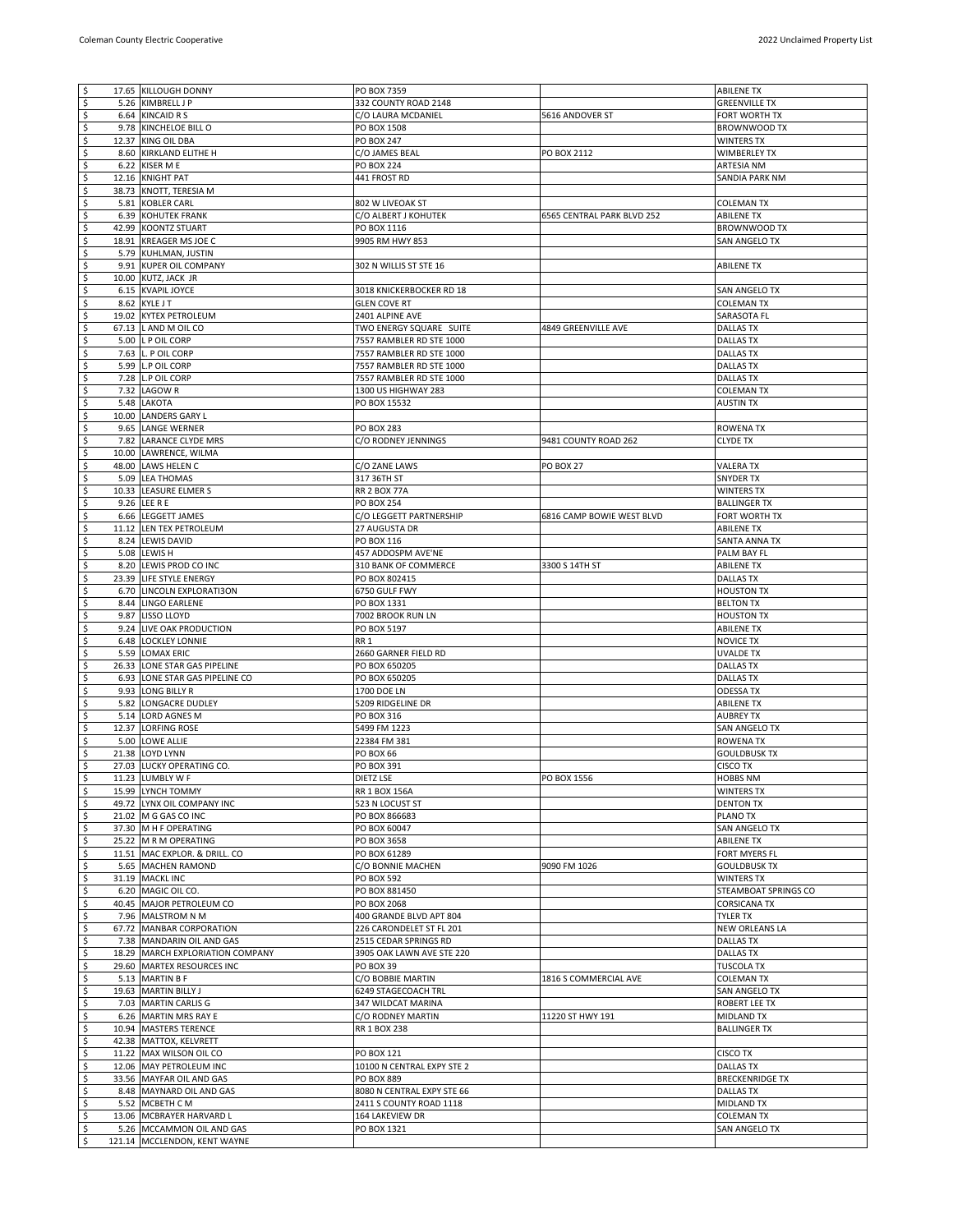| $\sqrt{5}$                |                                            |                                |                     |                                       |
|---------------------------|--------------------------------------------|--------------------------------|---------------------|---------------------------------------|
|                           | 5.07 MCCUTCHEON ISABELLA I                 | <b>RR 1 BOX 85</b>             |                     | <b>ELDORADO TX</b>                    |
| \$                        | 10.35 MCDORMAN W M                         | <b>HC 74 BOX 20A</b>           |                     | <b>COLEMAN TX</b>                     |
| \$                        | 157.05 MCDORMAN, ASHLEY M                  |                                |                     |                                       |
| \$                        | 6.88 MCELRATH JAMES                        | C/O LUANA SAVERANCE            | 1101 W WALNUT ST    | <b>COLEMAN TX</b>                     |
| \$                        | 8.72 MCGREGOR GRACE                        | C/O FREDRICK B TOUGH           | 619 E 110TH TERRACE | KANSAS CITY MO.                       |
| \$                        | 5.42 MCGUFFIN GORDON C                     | 2588 PRIVATE ROAD 2573         |                     | <b>CLYDE TX</b>                       |
| \$                        | 5.73 MCIVER DOYNE                          | 3206 SIERRA DR                 |                     | SAN ANGELO TX                         |
| \$                        | 15.67 MCIVER GRADY                         | PO BOX 37                      |                     | SANTA ANNA TX                         |
| \$                        | 114.41 MCIVER INC.                         | PO BOX 60188                   |                     | SAN ANGELO TX                         |
| \$                        | 5.32 MCIVER WINDHAM                        | PO BOX 519                     |                     | SANTA ANNA TX                         |
| \$                        | 7.73 MCKINNEY WILTON H                     | 301 E 2ND ST APT V             |                     | <b>COLEMAN TX</b>                     |
| \$                        | 17.07 MCMILLAN OPERATING                   | ONE ENERGY SQ.SUITE 4A         |                     | ABILENE TX                            |
| \$                        | 5.90 MCNEW TC                              | PO BOX 1447                    |                     | <b>BRACKETTVILLE TX</b>               |
| \$                        | 11.93 MCNUTT A F MR                        | MRS A F MCNUTT                 | PO BOX 885          | <b>COLEMAN TX</b>                     |
| \$                        | 5.05 MCSWAIN AUBREY                        | 1225 CALIFORNIA LN             |                     | <b>ARLINGTON TX</b>                   |
|                           |                                            |                                |                     |                                       |
| \$                        | 5.42 MCWHORTER R. E                        | C/O AMANDA STRAACH             | 3005 SOUTHPARK DR   | <b>COLEMAN TX</b>                     |
| \$                        | 10.52 MCWILLIAMS ZANE                      | RR 3 BOX 43                    |                     | <b>WINTERS TX</b>                     |
| \$                        | 5.47 MDH OIL A GAS CO                      | PO BOX 459                     |                     | <b>ADDISON TX</b>                     |
| \$                        | 5.67 MERCHANT LK                           | RR 2 BOX 199                   |                     | MILES TX                              |
| \$                        | 49.83 MERCURY PROD CO                      | 777 W ROSEDALE ST STE 300      |                     | FORT WORTH TX                         |
| \$                        | 104.76 MID TEX                             | CHARLIE ALEXANDER              | PO BOX 470153       | FORT WORTH TX                         |
| \$                        | 11.34 MID-CONTINENT PETR. CO.              | 201 WAGSTAFF BLDG              | 473 CYPRESS ST      | <b>ABILENE TX</b>                     |
| \$                        | 5.27 MIDDLETON J A                         | PO BOX 394                     |                     | <b>CLYDE TX</b>                       |
| \$                        | 10.26 MIDKIFF JOHN OPER                    | PO BOX 10308                   |                     | MIDLAND TX                            |
| \$                        | 24.15 MIDTEX ENERGY INC                    | 23461 S POINTE DR STE 155      |                     | LAGUNA HILLS CA                       |
| \$                        | 7.98 MILES GRADY                           | PO BOX 261                     |                     | <b>MILES TX</b>                       |
| \$                        | 9.56 MILES PRODUCTIONS                     | PO BOX 308                     |                     | <b>BRIDGEPORT TX</b>                  |
| \$                        | 11.21 MILLER BAYNE                         | PO BOX 5884                    |                     | <b>ABILENE TX</b>                     |
| \$                        | 9.51 MILLER CRAIG                          | 12001 US HIGHWAY 67            |                     | <b>BANGS TX</b>                       |
| \$                        | 5.32 MILLER JEANETTE                       | <b>GENERAL DELIVERY</b>        |                     | <b>NOVICE TX</b>                      |
| \$                        | 8.15 MILLIGON C V                          | 709 W 9TH ST                   |                     | <b>COLEMAN TX</b>                     |
| \$                        | 10.00 MILLING JAMES D                      |                                |                     |                                       |
| \$                        | 9.17 MILLS MOSETTA                         | 206 CIRCLE DR                  |                     | <b>WINTERS TX</b>                     |
| \$                        | 5.26 MINZENMAYER ROY                       | C/O LEO MINZENMAYER            | 307 S CRYER ST      | <b>WINTERS TX</b>                     |
| \$                        | 8.82 MOORE BILLY G                         | 5261 HUNTERS CIR               |                     | <b>ABILENE TX</b>                     |
| \$                        | 6.93 MOORE GEORGE                          | PO BOX 417                     |                     | <b>CROSS PLAINS TX</b>                |
| \$                        | 9.46 MOORE MAURESE                         | HC 4 BOX 33A                   |                     | <b>CANYON LAKE TX</b>                 |
| \$                        | 7.27 MOORE ROBERT I                        | PO BOX 875                     |                     | <b>BANGS TX</b>                       |
| \$                        | 12.26 MOORE ROBERT R                       | 60 FAIRWAY OAKS BLVD           |                     | <b>ABILENE TX</b>                     |
| \$                        | 6.00 MORALES JESSIE J                      | 2010 JUANITA AVE               |                     | SAN ANGELO TX                         |
|                           |                                            |                                |                     |                                       |
| \$                        | 7.04 MOREN H L                             | 2515 DURHAM AVE                |                     | <b>BROWNWOOD TX</b>                   |
| \$                        | 9.44 MORRIS ETHAN A                        | 4694 FM 503                    |                     | <b>VALERA TX</b>                      |
| \$                        | 5.24 MORRIS JAMES                          | PO BOX 344                     |                     | SANTA ANNA TX                         |
| \$                        | 36.67 MORRIS JERRY DBA                     | TRIANGLE RANCH                 | PO BOX 1467         | <b>ABILENE TX</b>                     |
|                           |                                            |                                |                     |                                       |
| \$                        | 6.68 MORRIS P J                            | PO BOX 52534                   |                     | <b>MIDLAND TX</b>                     |
| \$                        | 8.12 MORRISON DRLG AND PROD                | 2401 S WILLIS ST STE 100       |                     | <b>ABILENE TX</b>                     |
| \$                        | 6.31 MORRISON DRLG AND PROD                | 2401 S WILLIS ST STE 100       |                     | <b>ABILENE TX</b>                     |
| \$                        | 13.37 MORRISON DRLG AND PROD               | 2401 S WILLIS ST STE 10        |                     | <b>ABILENE TX</b>                     |
| \$                        | 12.62 MORRISON DRLG AND PROD               | 2401 S WILLIS ST STE 10        |                     | <b>ABILENE TX</b>                     |
| \$                        | 12.61 MORTON CURTIS E                      | 743 PRIVATE ROAD 4481          |                     | <b>COLEMAN TX</b>                     |
| \$                        | 10.00 MORTON WANDA S                       |                                |                     |                                       |
| \$                        | 5.96 MOW VERNON                            | C/O MILTON MOW                 | RR 3 BOX 283        | <b>BIG SPRING TX</b>                  |
| \$                        | 9.83 MULTER R A                            | 1632 FM 1678                   |                     | <b>BALLINGER TX</b>                   |
| \$                        | 6.56 MURPHY ELMER                          | RR 3                           |                     | <b>WINTERS TX</b>                     |
| \$                        | 7.01 MURPHY ELVIN                          | C/O DON MURPHY                 | 705 OSBOURN RD      | <b>CLYDE TX</b>                       |
| l \$                      | 16.59 MURPHY HORACE                        | <b>PO BOX 204</b>              |                     | VANDERPOOL TX                         |
| $\ddot{\mathsf{s}}$       | 5.86 MURPHY WARREN                         | PO BOX 156                     |                     | VANDERPOOL TX                         |
| \$                        | 7.64 MURRY WILLIAM D                       | C/O JERRY BARKER               | 706 E 9TH ST        | <b>COLEMAN TX</b>                     |
| \$                        | 8.46 MYERS JERRY                           | RR 1120 HOUSTON LANE           |                     | MIDLAND TX                            |
| \$                        | 5.05 MYERS NELL                            | 5519 S COLLINS ST 130          |                     | <b>ARLINGTON TX</b>                   |
| \$                        | 5.74 N L INDUSTRIES INC RADIO NLPS         | ATT BRENDA                     | PO BOX 60077        | <b>HOUSTON TX</b>                     |
| \$                        | 7.20 NABORS TERRY                          | PO BOX 147                     |                     | <b>BRONTE TX</b>                      |
| \$                        | 5.12 NAPIER ROBERT LS                      | 2326 PINE ST                   |                     | <b>ABILENE TX</b>                     |
| \$                        | 10.85 NEAL FRANCES                         | 4829 RED OAK LN                |                     | SAN ANGELO TX                         |
|                           |                                            | 5000 AM NAT'L BNK BLD          |                     | <b>ABILENE TX</b>                     |
| \$                        | 5.51 NEEB H L                              |                                |                     |                                       |
| \$                        | 43.77 NEEB H L                             | 4400 BUFFALO GAP RD STE 50     |                     | <b>ABILENE TX</b>                     |
| \$                        | 9.60 NESTEBY BURNELL                       | 4905 13TH ST<br>PO BOX 40265   |                     | <b>LUBBOCK TX</b><br><b>RENO NV</b>   |
| \$                        | 8.78 NEV-TEX OIL & GAS, INC.               |                                |                     |                                       |
| \$                        | 22.56 NEVTEX OIL AND GAS INC               | PO BOX 40265                   |                     | <b>RENO NV</b>                        |
| \$                        | 8.10 NEW JAMES                             | 1449 LILLIUS ST                |                     | <b>ABILENE TX</b>                     |
| \$                        | 8.32 NEW TOMMY OR ELAINE                   | PO BOX 173                     |                     | <b>BALLINGER TX</b>                   |
| \$                        | 10.84 NEWCO RESOURCES, INC.                | 5281 SHERBROOKE LN             |                     | <b>ABILENE TX</b>                     |
| \$                        | 44.44 NEWHALL RESOURCES                    | PO BOX 8629                    |                     | <b>MIDLAND TX</b>                     |
| \$                        | 9.56 NEWMAN AUGUST E                       | C/O SAM NEWMAN                 | PO BOX 574          | <b>EDGAR SPRINGS MO</b>               |
| \$                        | 7.44 NEWMAN VIRGIL C                       | PO BOX 1021                    |                     | <b>BRADY TX</b>                       |
| \$                        | 62.50 NEWTON WELL SERVICE                  | 8490 HIGHWAY 279               |                     | BROWNWOOD TX                          |
| \$                        | 5.90 NICHOLSON NEAL                        | 4242 BRYANT IRVIN RD           | <b>PO BOX 72</b>    | FORT WORTH TX                         |
| \$                        | 9.46 NOEL WD                               | EL PASO HYDROCARBON CO.        | <b>RR 1 BOX 99C</b> | <b>CARBON TX</b>                      |
| \$                        | 11.08 NOEL W D                             | EL PASO HYDROCARBON CO         | <b>RR 1 BOX 99C</b> | <b>CARBON TX</b>                      |
| \$                        | 5.53 NOELKE B B                            | 1620 PASEO DEBACA              |                     | SAN ANGELO TX                         |
| \$                        | 6.88 NOELKE BILL                           | 1620 PASEO DE VACA ST          |                     | SAN ANGELO TX                         |
| $\boldsymbol{\mathsf{S}}$ | 7.90 NORTH AMERICAN EXPLOR                 | 4409 CRAWFORD DR               |                     | <b>ABILENE TX</b>                     |
| \$                        | 31.66 NUEVE OPER CO OF TEXAS               | C/O KELT OIL AND GAS INC       | PO BOX 779          | <b>GOLDSMITH TX</b>                   |
| \$<br>$\ddot{\mathsf{S}}$ | 6.93 O J B INC<br>10.56 ODELL HOWARD TRUST | PO BOX 9<br>5604 SEDGEFIELD DR |                     | <b>MAXWELL TX</b><br><b>AUSTIN TX</b> |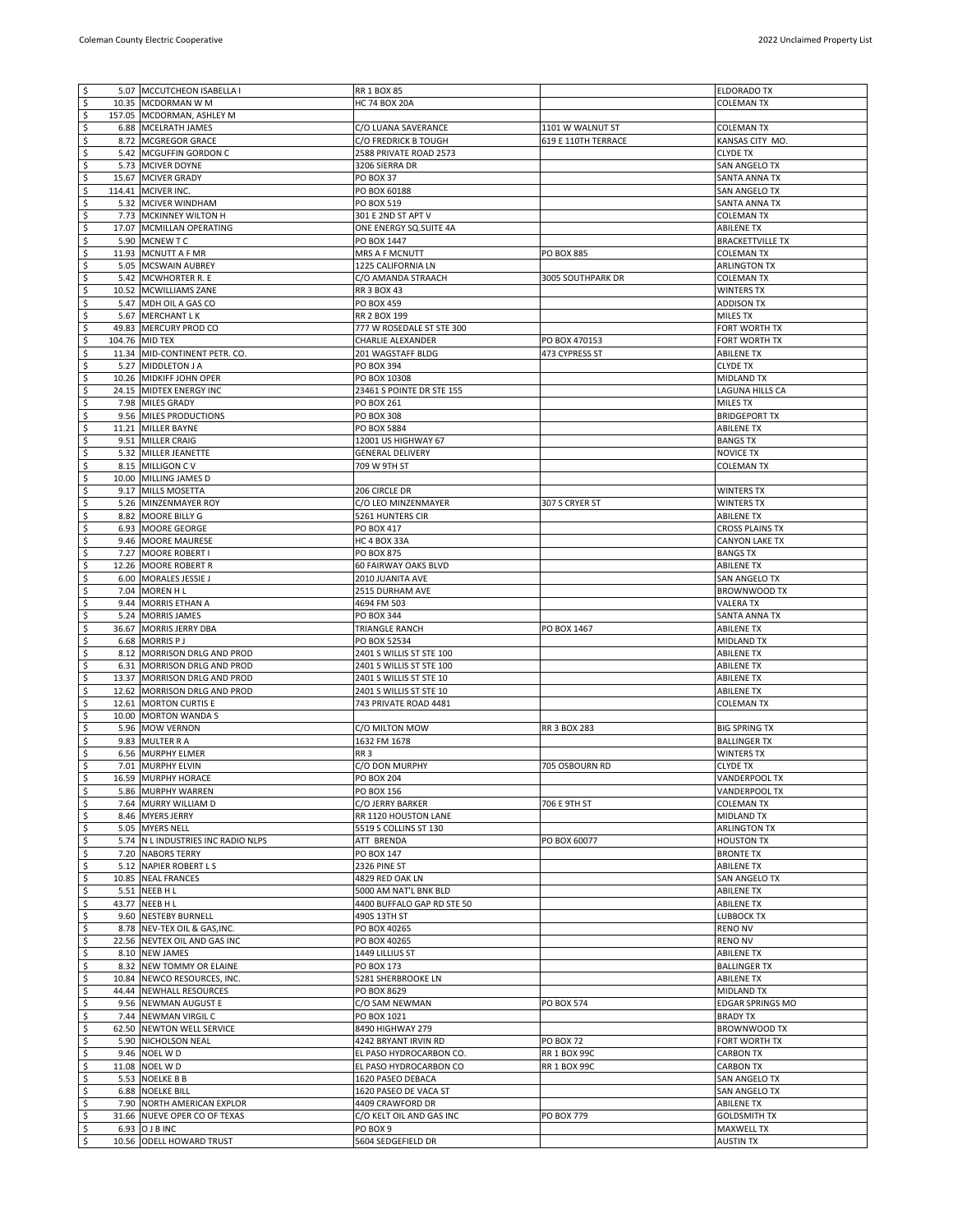| ऽ                         |      | 7.31 ODELL WES                    | 802 RIVERCREST DR          |                             | <b>ABILENE TX</b>       |
|---------------------------|------|-----------------------------------|----------------------------|-----------------------------|-------------------------|
| \$                        |      | 5.70 OLFIN BALL PARK              | <b>RR 1 BOX 4</b>          |                             | <b>BALLINGER TX</b>     |
| \$                        |      | 6.84 ORAND BYROM                  | 19369 COUNTY ROAD 444      |                             | <b>LINDALE TX</b>       |
| $\boldsymbol{\varsigma}$  |      | 51.90 OUIDA OIL CO                | 6507 LONGBRANCH CT         |                             | SACHSE TX               |
| \$                        |      | 6.00 OVALLES JIMMIE               | PO BOX 343                 |                             | <b>WINTERS TX</b>       |
| \$                        |      | 6.02 PALMERTREE GEORGE            | 809 W PARSONAGE ST         |                             | <b>WINTERS TX</b>       |
| $\ddot{\varsigma}$        |      | 9.45 PALOMA COMPANY               | PARK CITIES TOWER          | 7001 PRESTON RD STE 40      | <b>DALLAS TX</b>        |
| \$                        |      | 5.38 PANTHER CREEK EXP            | C/O William Pape           | 2219 Millerton Lane         | Katy TX                 |
| \$                        |      | 7.34 PAPST FRANK A                | 11903 BROOKWOOD RD         |                             | <b>AUSTIN TX</b>        |
| \$                        |      | 7.38 PARHAM L B MRS               | RR 1                       |                             | <b>NOVICE TX</b>        |
| \$                        |      | 6.89 PARISH KERMIT                | RR <sub>2</sub>            | <b>APT 31</b>               | <b>BALLINGER TX</b>     |
| \$                        |      | 8.08 PATTERSON MARVIN             | C/O JOANN P ROSE           | 2001 N BROADWAY ST          | <b>BALLINGER TX</b>     |
| $\overline{\varsigma}$    |      | 5.51 PATTERSON MILTON             | 1401 E BUCKLEY ST          |                             | <b>BROWNFIELD TX</b>    |
| \$                        |      | 7.74 PATTON CECIL N               | C/O RONNIE PATTON          | <b>PO BOX 732</b>           | ABIQUIU NM              |
| $\overline{\mathcal{S}}$  |      | 6.28 PATTON J L                   | PO BOX 131                 |                             | <b>WINGATE TX</b>       |
| \$                        |      | 7.25 PAULEY JAMES E               | 6218 JOSEPH DR             |                             | <b>GRANBURY TX</b>      |
| $\ddot{\mathsf{s}}$       |      | 18.55 PAUTSKY NOEL                | 400 FIRST NATL BLDG        |                             | <b>WICHITA FALLS TX</b> |
| $\overline{\mathcal{S}}$  |      | 6.96 PEDIGO JAY D                 | 9904 W COUNTY ROAD 58      |                             | MIDLAND TX              |
| $\overline{\varsigma}$    |      | 36.07 PENN PRODUCERS              | RR 1 BOX 387 B             |                             | BROWNWOOD TX            |
| \$                        |      | 20.14 PENNWOOD OIL CORP           | C/O SAXON OIL CO           | 3325 W WADLEY AVE STE 200   | MIDLAND TX              |
| \$                        |      | 414.44 PEP ENERGY I LTD           | PO BOX 833053              |                             | RICHARDSON TX           |
| $\overline{\varsigma}$    |      | 106.82 PERMIAN OPER LIMITED PART  | PO BOX 132                 |                             | TYE TX                  |
| $\boldsymbol{\mathsf{S}}$ |      | 10.00 PETERSEN, ROGER W           |                            |                             |                         |
| $\varsigma$               |      | 10.00 PETREE, LINDA M             |                            |                             |                         |
| \$                        |      | 6.27 PETRIE M R                   | RR 1 BOX 129               |                             | <b>TALPA TX</b>         |
| $\boldsymbol{\varsigma}$  |      | 46.44 PETRO BETH OIL AND GAS      | C/O GRADY DORSETT          | 3305 N 3RD ST STE 304       | <b>ABILENE TX</b>       |
| \$                        |      | 57.78 PETRO MEGA                  | ONE WEST HILLS             | 3901 S LAMAR BLVD STE 230   | <b>AUSTIN TX</b>        |
| \$                        |      | 9.17 PETRO WEST CORPORATION       | 248 ADDIE ROY RD           | <b>BUILDING A SUITE 204</b> | <b>AUSTIN TX</b>        |
| $\boldsymbol{\varsigma}$  |      | 5.62 PETROLERO EXPLORATION        | PO BOX 6959                |                             | <b>ABILENE TX</b>       |
| \$                        |      | 18.68 PETROLEUM ACQUISTION        | <b>HARVEY PARKWAY</b>      | 301 NW 63RD ST STE 110      | OKLAHOMA CITY OK        |
| \$                        |      | 42.11 PETTIGREW TORY              |                            |                             |                         |
| $\ddot{\varsigma}$        |      | 5.05 PHELPS W B                   | C/O NANCY CLICK NICHOLSON  | 1310 RODEO                  | <b>ABILENE TX</b>       |
| $\overline{\varsigma}$    |      | 27.62 PHILLIPS, STEVEN A          |                            |                             |                         |
| \$                        |      | 69.50 PITTENCRIEFF AMERICA INC    | PO BOX 6129                |                             | <b>ABILENE TX</b>       |
| \$                        |      | 6.62 POE H D                      | C/O VINCINTE MARTINEZ      | <b>GENERAL DELIVERY</b>     | <b>WINTERS TX</b>       |
| \$                        |      | 6.61 POLAND JEFF                  | 1001 N 8TH ST              |                             | <b>BALLINGER TX</b>     |
| \$                        |      | 13.91 POLSTON HO                  | 339 S US HIGHWAY 83        |                             | <b>ABILENE TX</b>       |
| $\varsigma$               |      | 118.15 POOL SAND & GRAVEL         | 2744 CHIMNEY ROCK LN       |                             | SAN ANGELO TX           |
| \$                        |      | 182.13 POPE, LOWETA T             |                            |                             |                         |
| \$                        |      | 6.31 POPNOE B W                   | C/O JOHN FREEMAN           | PO BOX 670587               | <b>HOUSTON TX</b>       |
| \$                        |      | 6.71 POWELL BRANDT                | PO BOX 803                 |                             | <b>COLEMAN TX</b>       |
| \$                        |      | 9.12 POWELL G N                   | RR 1 BOX 38                |                             | SANTA ANNA TX           |
| $\overline{\mathcal{S}}$  |      | 5.84 POWERS JERRY                 | ASU                        | <b>BOX 9747</b>             | SAN ANGELO TX           |
| $\overline{\mathsf{S}}$   |      | 9.95 PRESLEY L P                  | 130 ANGELA DR              |                             | <b>COLEMAN TX</b>       |
| \$                        |      | 8.28 PRIDDY OLEN                  | 1234 S WILLIS ST           |                             | <b>ABILENE TX</b>       |
| \$                        |      | 44.41 PRIDE PIPE LINE CO          | 3502 W FM 2105             |                             | SAN ANGELO TX           |
| $\overline{\mathsf{S}}$   |      | 10.66 PROBST FRANK                | <b>HC 8 BOX 155</b>        |                             | <b>BEEVILLE TX</b>      |
| \$                        |      | 10.31 PROGRESS OIL COMPANY        | PO BOX 1017                |                             | VAN TX                  |
| \$                        |      | 68.59 PROLER ENERGY CORP          | <b>PO BOX 286</b>          |                             | <b>HOUSTON TX</b>       |
| \$                        |      | 25.43 PRUITT W H                  | 209 LOMA VUELTA DR         |                             | <b>KERRVILLE TX</b>     |
| \$                        | 9.67 | PULLIN REBECCA A                  | 502 COUNTY ROAD 135        |                             | <b>TALPA TX</b>         |
| \$                        |      | 24.97 PUMA PETROLEUM CO           | 741 AMIGOS WAY APT 7D      |                             | NEWPORT BEACH CA        |
| \$                        |      | 28.59 QUINN J W JR                | C/O FRANK QUINN            | 600 COUNTY ROAD 126         | <b>COLEMAN TX</b>       |
| $\ddot{\mathsf{s}}$       |      | 115.89 R & H INVESTMENTS          | 70 NE LOOP 410 STE 300     |                             | SAN ANTONIO TX          |
| \$                        |      | 157.26 R & L PRODUCING CO         | <b>RR 3 BOX 99</b>         |                             | <b>HAMILTON TX</b>      |
| l \$                      |      | 12.08 R & W OIL CO.               | PO BOX 277                 |                             | <b>WINTERS TX</b>       |
| l\$                       |      | 30.65 R B M OIL                   | PO BOX 464                 |                             | <b>GRAHAM TX</b>        |
| $\ddot{\mathsf{s}}$       |      | 18.51 RAM TEX DEVELOPMENT         | PO BOX 60585               |                             | SAN ANGELO TX           |
| \$                        |      | 5.72 RAMCO OIL FIELD H            | PO BOX 850                 |                             | LA GRANGE TX            |
| \$                        |      | 6.92 RAMSEY (PAT) E               | PO BOX 685                 |                             | <b>MONAHANS TX</b>      |
| \$                        |      | 7.76 RAMSEY LYNN                  | 2914 N GALAHAD AVE         |                             | <b>ODESSA TX</b>        |
| \$                        |      | 7.30 RANSON R H                   | 514 W COLLEGE AVE          |                             | <b>COLEMAN TX</b>       |
| \$                        |      | 7.32 RANSONE J. R                 | 4849 GREENVILLE AVE        | 11 ENERGY SQUARE SUITE 6    | <b>DALLAS TX</b>        |
| \$                        |      | 12.68 RATTS ROBERT V INC          | C/O BOB RATTS              | 3701 WELWYN WAY             | <b>BEDFORD TX</b>       |
| \$                        |      | 6.18 RAUGHTON RICHARD             | 35B WINDMILL CIR           |                             | <b>ABILENE TX</b>       |
| \$                        |      | 62.30 RAW ENERGY                  | 215 YORK AVE               |                             | <b>WEATHERFORD TX</b>   |
| \$                        |      | 47.55 RBD SHELBY OPERATING AGENCY | NCNC TX 17TH FLOOR P       | PO BOX 830308               | <b>DALLAS TX</b>        |
| $\ddot{\mathsf{s}}$       |      | 6.23 READING AND BATES            | ATTENTION ACCOUNTS PAYABL  | 100 NW 63RD ST STE 300      | OKLAHOMA CITY OK        |
| \$                        |      | 30.87 RED RIVER VALLEY            | PO BOX 1000                |                             | LEVELLAND TX            |
| $\ddot{\mathsf{s}}$       |      | 9.48 REEVES E                     | 2200 COLEEN CT             |                             | LAS CRUCES NM           |
| \$                        |      | 14.85 REGAL ENTERPRISES           | 237 COUNTRY PL S           |                             | <b>ABILENE TX</b>       |
| \$                        |      | 11.06 REID E E JR                 | PO BOX 425                 |                             | <b>ANDREWS TX</b>       |
| \$                        |      | 6.99 RENFRO RUFUS                 | <b>RR 2 BOX 48</b>         |                             | <b>CROSS PLAINS TX</b>  |
| \$                        |      | 5.64 REYES RICHARD                | 407 S MAIN ST              |                             | WINTERS TX              |
| \$                        |      | 7.28 REYNOLDS ANNA MAE            | 5907 72ND ST               |                             | LUBBOCK TX              |
| $\ddot{\mathsf{s}}$       |      | 6.80 REYNOLDS LOTTIE              | HC 63 BOX 48               |                             | <b>CHRISTOVAL TX</b>    |
| \$                        |      | 8.36 RFM EXP CO                   | <b>RR 7 BOX 87</b>         |                             | <b>ABILENE TX</b>       |
| \$                        |      | 23.25 RHOADS H B                  | PO BOX 5032                |                             | MIDLAND TX              |
| $\ddot{\mathsf{s}}$       |      | 20.54 RHODES DRILLING CO          | PO BOX 5617                |                             | <b>ABILENE TX</b>       |
| \$                        |      | 9.16 RHOTON STEVE                 | RR 1 BOX 77                |                             | <b>WINTERS TX</b>       |
| \$                        |      | 8.92 RICH MAEVONNE E              | MAEVONNE RICH              | 501 N MAIN ST               | <b>WINTERS TX</b>       |
| \$                        |      | 11.30 RICHARDS GARLAND            | C/O JAMES SCHRANZ          | 301 COUNTY ROAD 2754        | <b>NAPLES TX</b>        |
| \$                        |      | 10.60 RIDLEY J K                  | 2617 ANTILLEY RD           | WESLEY COURT RM 306         | <b>ABILENE TX</b>       |
| \$                        |      | 19.35 RILEY RANDY                 | 307 CAPITAL NATL BANK BLDG | ATTN TWALLA DUPRIEST        | FT WORTH TX             |
|                           |      | 24.46 RIO OPERATING COM           | RR 1                       |                             | CADDO TX                |
| $\ddot{\mathsf{s}}$       |      |                                   |                            |                             |                         |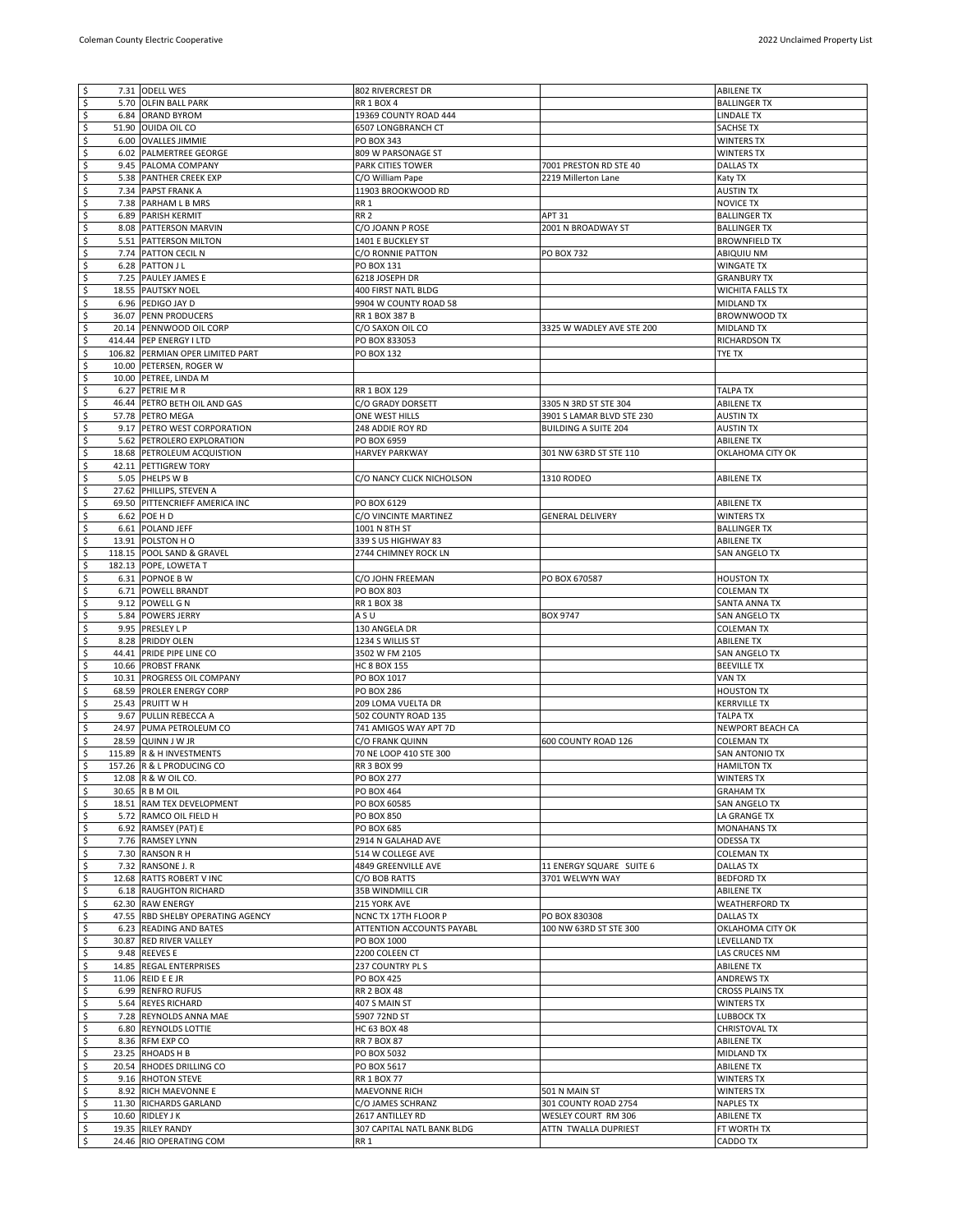| l\$                       |       | 6.07 ROBB H B JR                    | 4059 LOVERS LN             |                         | <b>DALLAS TX</b>       |
|---------------------------|-------|-------------------------------------|----------------------------|-------------------------|------------------------|
| $\overline{\mathbf{5}}$   |       | 13.09 ROBBIE JOE ENERGY             | 2215 S LOOP 288 STE 408    |                         | <b>DENTON TX</b>       |
| $\overline{\mathcal{S}}$  |       | 5.42 ROBERTS JOHN A                 | C/O PATRICIA DITMORE       | 1749 SHERMAN DR         | <b>ABILENE TX</b>      |
| $\varsigma$               |       | 19.56 ROBERTS L B                   | PO BOX 598                 |                         | <b>BANGS TX</b>        |
| \$                        |       | 21.81 ROBERTSON FRENCH              | PO BOX 7336                |                         | <b>ABILENE TX</b>      |
| $\boldsymbol{\varsigma}$  | 10.00 | ROBERTSON, TOMMY L                  |                            |                         |                        |
| \$                        |       | 9.84 ROBINSON F N                   | 100 N GRANT ST APT 8       |                         | WINTERS TX             |
| \$                        |       | 7.94 ROBINSON, TEDDY                | 4909 WOODSTONE DR APT 2507 |                         | SAN ANTONIO TX         |
| $\boldsymbol{\varsigma}$  | 5.37  | ROCKWOOD WATER WORKS                | C/O ANGELICA HERNANDEZ     | BOX 1203                | <b>GARDEN CITY TX</b>  |
| $\overline{\mathsf{S}}$   |       | 8.99 ROCKY RIDGE RANCH              | ROBERT PATRICK             | PO BOX 1786             | <b>BELTON TX</b>       |
| \$                        |       | 34.66 ROCO PETROLEUM INC            | 2949 RED OAK CIRCLE        |                         | <b>ABILENE TX</b>      |
| $\ddot{\varsigma}$        |       | 13.69 ROHMFELD RAY                  | 5702 U S HWY 67            | C/O JERLINE ROHMFELD    | <b>BALLINGER TX</b>    |
| $\overline{\mathsf{S}}$   |       | 7.36 ROSE EDWARD                    | 1300 CHAFFEE RD            |                         | ARCADE NY              |
| \$                        |       | 6.41 ROZMAN CLEM J                  | C/O DIANNA ROZMANN         | 1001 N 8TH              | <b>BALLINGER TX</b>    |
| $\varsigma$               |       | 6.30 ROZZELLE FLORA                 | RR 1 BOX 120               |                         | <b>TUSCOLA TX</b>      |
| \$                        |       | 6.06 RUSSELL LEON ESTATE            | C/O GARY WOOD              | <b>RR 5 BOX 475</b>     | <b>GATESVILLE TX</b>   |
| $\overline{\mathcal{S}}$  |       | 6.29 RUSSELL RALPH                  | RR 3 BOX 51                |                         | <b>WINTERS TX</b>      |
| $\varsigma$               |       | 6.36 RUTLEDGE AND RUTLEDGE          | 333 CEDAR ST STE 210       |                         | <b>ABILENE TX</b>      |
| $\ddot{\mathsf{s}}$       |       | 25.00 RYKAR LLC                     |                            |                         |                        |
| $\overline{\mathcal{S}}$  |       | 5.38 SAFARI EXPLORATION             | PO BOX 3236                |                         | <b>ABILENE TX</b>      |
| \$                        |       | 14.12 SALES CO INC                  | PO BOX 537                 |                         | SWEETWATER TX          |
| $\ddot{\mathsf{s}}$       |       | 5.41 SANSOM A V                     | 650 COUNTY ROAD 490        |                         | <b>NOVICE TX</b>       |
| \$                        |       | 5.32 SANSOM SABRA                   | C/O G R BOULTER            | <b>PO BOX 428</b>       | <b>TUSCOLA TX</b>      |
| $\overline{\mathsf{S}}$   |       | 42.01 SANTA ANNA PIPE C             | PO BOX 711                 |                         | <b>COLEMAN TX</b>      |
| \$                        |       | 6.69 SAUNDERS LD                    | RR 1 BOX 102               |                         | <b>WINTERS TX</b>      |
| $\varsigma$               |       | 8.13 SAUNDERS LARRY P               | 8819 STATE HIGHWAY 158     |                         | <b>NORTON TX</b>       |
| $\varsigma$               |       | 7.74 SAWYER DRILLING C              | C/O MRS GEORGE ULVESTARD   | 2805 DOUGLAS DR         | MIDLAND TX             |
| $\ddot{\mathsf{s}}$       |       | 9.95 SCHRAER DENNIS                 | 49 MARY CIR                |                         | MIDLAND TX             |
| $\varsigma$               |       | 9.93 SCHWARTZ WAYNE                 | PO BOX 182                 |                         | <b>WINTERS TX</b>      |
| \$                        |       | 172.49 SCOTT, RENDA J               |                            |                         |                        |
| $\boldsymbol{\varsigma}$  |       | <b>6.88 SEKK ROYALTY</b>            | PO BOX 310                 |                         | <b>CROSS PLAINS TX</b> |
| \$                        |       | 9.12 SELLERS MRS JOHN               | 408 MURRELL AVE            |                         | <b>BALLINGER TX</b>    |
| \$                        |       | 6.00 SENTZ LENA                     | 304 REDTNER ST             |                         | <b>WINTERS TX</b>      |
| $\boldsymbol{\varsigma}$  |       | 9.03 SEWARD J A                     | C/O KARLA HARBIN           | 602 E 23RD ST           | CRANE, TX              |
| $\overline{\mathsf{S}}$   |       | 6.56 SHACKLEFORD ROY                | 9250 HIGHWAY 36            |                         | <b>COMANCHE TX</b>     |
| \$                        |       | 26.82 SHAFER, G L JR                |                            |                         |                        |
| $\ddot{\varsigma}$        |       | 70.64 SHAR ALAN OIL CO              | 4101 E LOUISIANA AVE       | <b>STE 500</b>          | <b>DENVER CO</b>       |
| $\overline{\mathsf{S}}$   |       | 5.33 SHEPHERD MAXINE                | 3549 CURRY LN APT 3415     |                         | <b>ABILENE TX</b>      |
| \$                        |       | 151.08 SHILOH OPEATING AND EXPLORAT | 3232 HERITAGE LN           |                         | <b>ABILENE TX</b>      |
| $\overline{\mathsf{S}}$   |       | 42.40 SIDCO OIL CO                  | 509 WESTOVER RD            |                         | <b>BIG SPRING TX</b>   |
| \$                        |       | 5.30 SIDES TRECIE                   | 207 W HAMBY AVE            |                         | MIDLAND TX             |
| $\overline{\mathcal{S}}$  |       | 2.50 SILLS, WAYNE                   |                            |                         |                        |
| $\varsigma$               |       | 7.72 SIMECEK MARY (ESTATE)          | C/O ALVIN J SIMECEK        | 529 ROYAL OAK DR        | CANYON LAKE TX         |
| $\ddot{\mathsf{s}}$       |       | 63.89 SINCLAIR EXPLORATION CO       | PO BOX 3756                |                         | <b>ABILENE TX</b>      |
| \$                        |       | 28.46 SKDS OIL CO INC               | PO BOX 1686                |                         | FORT WORTH TX          |
| \$                        |       | 5.62 SLACK EVA                      | C/O CINDY SLACK            | 6202 EASTRIDGE RD       | ODESSA TX              |
| \$                        |       | 5.30 SMITH ANDY H                   | 4805 THUNDERBIRD RD        |                         | ROSWELL NM             |
| \$                        |       | 10.27 SMITH CHARLES                 | 3429 CEDARHILL DR          |                         | SAN ANGELO TX          |
| $\varsigma$               |       | 6.38 SMITH CURTIS W                 | PO BOX 149                 |                         | SAN ANGELO TX          |
| \$                        |       | 5.94 SMITH DOUGLAS                  | 202 SAINT JOHNS ST         |                         | SAN ANGELO TX          |
| $\varsigma$               |       | 5.44 SMITH ETHEL N                  | C/O SHELLY ATCHLEY         | 314 ROSELAWN ST         | <b>COLEMAN TX</b>      |
| $\varsigma$               |       | 7.87 SMITH H M                      | 1526 GLENWOOD DR           |                         | <b>ABILENE TX</b>      |
| $\ddot{\mathsf{s}}$       |       | 6.94 SMITH LARRY N                  | 120 DECOTY ST              |                         | SAN ANGELO TX          |
| \$                        |       | 6.82 SMITH NEUMAN                   | 1000 N 7TH ST              |                         | <b>BALLINGER TX</b>    |
| \$                        |       | 8.66 SMITH T E                      | <b>GLEN COVE RT</b>        |                         | <b>COLEMAN TX</b>      |
|                           |       | 5.12 SMITH TOMMY                    | PO BOX 517                 |                         | SPUR TX                |
| l \$                      |       | 5.44 SOUTH COLEMAN OIL              | PO BOX 81                  |                         | <b>COLEMAN TX</b>      |
| $\frac{1}{2}$             |       | 29.64 SOUTHERN STATE ENERGY         | RR 5 BOX 5338              |                         | SAN ANGELO TX          |
| $\sqrt{5}$                |       | 159.99 SOUTHERN UNION EXP           | 1201 ELM ST STE 1800       |                         | <b>DALLAS TX</b>       |
| $\ddot{\mathsf{s}}$       |       | 480.49 SOUTHLAND ROYALTY            | 21 DESTA DR                |                         | MIDLAND TX             |
| $\ddot{\mathsf{s}}$       |       | 5.16 SOUTHWESTERN TYPO              | S W TYPOGRAPHIC INC        | 2820 TAYLOR ST          | <b>DALLAS TX</b>       |
| $\overline{\mathbf{5}}$   |       | 38.63 SOUTHWIN EXPLOR INC           | 1 BURRO ALY                | SOUTH 1ST AND WILLIS    | <b>ABILENE TX</b>      |
| $\ddot{\mathsf{s}}$       |       | 48.99 SPENCER PETROLEUM CO          | 1515 SHILLINGTON DR        |                         | KATY TX                |
| \$                        |       | 6.86 SPILL NORA                     | PO BOX 741                 |                         | WINTERS TX             |
| \$                        |       | 8.56 SPILL VERA                     | RR 2 BOX 93                |                         | WINTERS TX             |
| $\ddot{\mathsf{s}}$       |       | 17.52 SPROUL CR                     | CR SPROUL INC              | <b>RR 1 BOX 43B</b>     | <b>ELDORADO TX</b>     |
| $\boldsymbol{\mathsf{S}}$ |       | 6.90 STACY CARRIE J                 | C/O JANE VANCIL            | 7141 HORSESHOE BEND TRL | <b>WEATHERFORD TX</b>  |
| \$                        |       | 6.98 STARK GARY                     | PO BOX 164                 |                         | <b>COPELAND KS</b>     |
| $\ddot{\mathsf{s}}$       |       | 8.74 STEARNS ROBERT                 | C/O VERNA BOLTON           | 192 ABBY ROAD           | <b>EARLY TX</b>        |
| \$                        |       | 5.58 STEPHENS GERALD                | 309 ELM COVE DR            |                         | <b>ABILENE TX</b>      |
| \$                        |       | 7.50 STEPHENSON BILL                | C/O MITZI JONES            | 1409 KOBERLIN           | SAN ANGELO TX          |
| $\ddot{\mathsf{s}}$       |       | 5.40 STEPHENSON JAMES               | 2314 CLOW ST               |                         | <b>COLEMAN TX</b>      |
| $\overline{\mathbf{5}}$   |       | 7.19 STEPHENSON JUDY                | C/O MICHAEL STEPHENSON     | 10845 FM 603            | <b>ABILENE TX</b>      |
| $\overline{\mathcal{S}}$  |       | 5.18 STEPHENSON MARY A              | C/O DOROTHY STEPHENSON     | 2311 FIFTH AVE          | <b>COLEMAN TX</b>      |
| \$                        |       | 5.40 STEVENS JOHN                   | C/O PAT GILES              | 8340 COUNTY ROAD 464    | BROWNWOOD TX           |
| $\overline{\mathcal{S}}$  |       | 5.64 STEWARD VIVIAN                 | C/O KAY PATTERSON          | 124 COUNTY ROAD 3509A   | <b>VALLEY MILLS TX</b> |
| \$                        |       | 6.54 STEWART TED                    | C/O TOMMY D STEWART        | 9256 FM 503             | VOSS TX                |
| $\ddot{\mathsf{s}}$       |       | 7.56 STIEBLING MARY L               | C/O OMEGA ENERGY INC       | 4458 DEANWOOD DR        | WOODLAND HILLS CA      |
| \$                        |       | 50.14 STILES EMMITT                 | C/O PUFFIN PROSPERI        | 2216 CALES DR           | <b>ARLINGTON TX</b>    |
| \$                        |       | 5.00 STILES EMMITT                  |                            |                         |                        |
| $\ddot{\mathsf{s}}$       |       | 7.62 STOECKER HERB                  | 3017 WENWOOD RD            |                         | <b>ABILENE TX</b>      |
| \$                        |       | 10.00 STOECKER, PAUL                |                            |                         |                        |
| \$                        |       | 5.35 STONE M L                      | RR 1                       |                         | <b>COLEMAN TX</b>      |
| 5                         |       | 8.74 STONECIPHER PHYLLS             | PO BOX 1183                |                         | <b>CLYDE TX</b>        |
| 5                         |       | 11.61 STOREY ROBERT C               | 1526 DARLENE ST            |                         | SAN ANGELO TX          |
|                           |       |                                     |                            |                         |                        |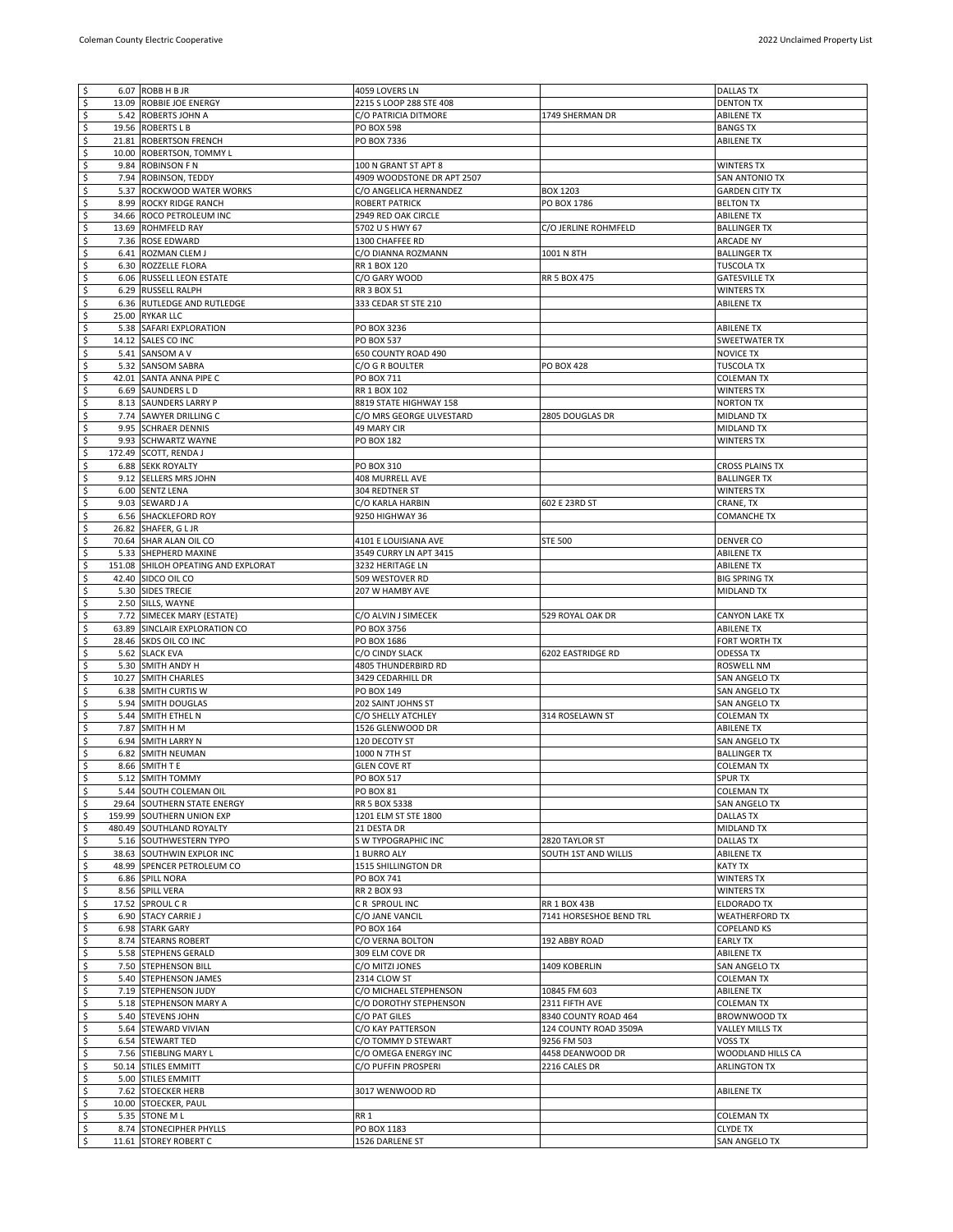| $\ddot{\mathsf{s}}$            | 5.82 STRAWN J W                 | C/O K AND M PIPELINE CO   | 3100 S GESSNER RD STE 2 | <b>HOUSTON TX</b>     |
|--------------------------------|---------------------------------|---------------------------|-------------------------|-----------------------|
| $\sqrt{2}$                     | 8.18 STRICKLAND J B             | RR <sub>1</sub>           |                         | <b>COLEMAN TX</b>     |
| \$                             | 8.44 STRUBE THOMAS              | 4901 41ST ST              |                         | LUBBOCK TX            |
| \$                             | 51.27 SUBSURFACE ENERGY CORP    | <b>CHARLES SANSOM</b>     | 3241 S 1ST ST           | <b>ABILENE TX</b>     |
| \$                             | 17.83 SULLIVAN BARRY C          | <b>RR 7 BOX 692E</b>      |                         | <b>CANYON LAKE TX</b> |
| \$                             | 9.20 SUMRULD LEROY              | C/O LADD WEBBER           | 4118 AVONDALE AVE       | <b>DALLAS TX</b>      |
| \$                             | 9.12 SUTTON TOMMY               | PO BOX 887                |                         | <b>MELVIN TX</b>      |
| \$                             | 12.22 SWATCHSUE JOHN J          | PO BOX 771                |                         | <b>WINTERS TX</b>     |
| \$                             | 7.26 T AND I PETROLEUM C        | <b>PO BOX 68</b>          |                         | <b>GRAHAM TX</b>      |
| $\overline{\mathsf{S}}$        | 19.91 T AND L OILS              | C/O ANDY TAYLOR           | 1400 BORGER ST          | PLAINVIEW TX          |
| \$                             | 10.75 T AND L OILS              | 1400 BORGER ST            |                         | PLAINVIEW TX          |
| \$                             | 16.48 TANKERSLEY D C            | ONE CITY CENTER           | SUITE 6 LA              | <b>ABILENE TX</b>     |
| $\overline{\mathsf{S}}$        | 9.39 TATE J C                   | C/O JOE WRIGHT            | 944 N MARBLE ST         | <b>GILBERT AZ</b>     |
| \$                             | 7.85 TAYLOR BEN JR              | 13102 US HWY 83           |                         | <b>BALLINGER TX</b>   |
| \$                             | 8.23 TAYLOR COUNTY OPERATING    | C/O PAN WSTRN ENERGY CORP | 1850 S BOULDER AVE      | <b>TULSA OK</b>       |
| \$                             | 10.64 TAYLOR THOMAS N           | PO BOX 358                |                         | <b>BANGS TX</b>       |
| $\varsigma$                    | 7.56 TECHNOLOGY RESOURCES       | 9441 LBJ FWY STE 517      |                         | <b>DALLAS TX</b>      |
| \$                             | 7.42 TEMPLETON CO               | PO BOX 6088               |                         | <b>ABILENE TX</b>     |
|                                |                                 |                           |                         |                       |
| \$<br>$\overline{\mathcal{S}}$ | 9.84 TENNYSON JACKIE            | PO BOX 322                |                         | <b>WINTERS TX</b>     |
|                                | 10.42 TEX LARK                  | 12201 MERIT DR STE 1070   |                         | <b>DALLAS TX</b>      |
| \$                             | 6.78 TEX WHIT INC               | 6901 CORPORATE DR STE 223 |                         | <b>HOUSTON TX</b>     |
| \$                             | 63.12 TH PRODUCTION C           | PO BOX 1172               |                         | SHREVEPORT LA         |
| \$                             | 11.34 THARP JOHNNY              | C/O Sherry THARP          | 3506 2nd ST             | BROWNWOOD TX          |
| \$                             | 24.55 THE BARN                  | <b>RR 1 BOX 202A</b>      |                         | <b>BALLINGER TX</b>   |
| \$                             | 9.54 THE COMPASO RANCH          | 3813 NW 66TH ST           |                         | OKLAHOMA CITY OK      |
| $\overline{\mathsf{S}}$        | 36.35 THE ENERGY PARTNERS       | 777 MERCANTILE PKWY       | <b>SUITE 580</b>        | ARLINGTON TX          |
| \$                             | 150.06 THE LANDRICH CORPORATION | PO BOX 5002               |                         | <b>ABILENE TX</b>     |
| \$                             | 7.62 THERIOT GILBERT            | 894 W 14TH ST             |                         | <b>SAN ANGELO TX</b>  |
| $\overline{\mathcal{S}}$       | 18.34 THOMAS AND POWELL ROYALTY | 724 JIM WRIGHT FWY N      |                         | FORT WORTH TX         |
| \$                             | 9.15 THOMAS DR ALVIS            |                           |                         |                       |
| \$                             | 5.21 THOMAS OIL TOOLS           | <b>PO BOX 922</b>         |                         | <b>WEATHERFORD TX</b> |
| \$                             | 13.09 THOMAS OPERATING          | 310 N WILLIS ST STE 123   |                         | <b>ABILENE TX</b>     |
| \$                             | 5.25 THOMPSON DWAIN             | RR 1 BOX 200              |                         | <b>BALLINGER TX</b>   |
| $\overline{\mathcal{S}}$       | 102.22 THOMPSON OTIS E          | C/O PHILLIP DAVID         | 510 20TH ST             | LAWRENCEVILLE IL      |
| $\overline{\mathsf{S}}$        | 5.80 THOMPSON OTIS E            | C/O PHILLIP DAVID         | 510 20TH ST             | LAWRENCEVILLE IL      |
| \$                             | 103.52 THUNDERBOLT OIL & GAS    | PO BOX 1320               |                         | <b>ABILENE TX</b>     |
| \$                             | 9.09 TIERCE BEULAH              | C/O SUE GRAY              | 1005 AVENUE D           | <b>BALLINGER TX</b>   |
| $\overline{\mathsf{S}}$        | 16.35 TIERRA EXPLORATION INC    | 800 N C ST                |                         | MIDLAND TX            |
| \$                             | 11.51 TOBIN CJ                  | 13500 COUNTY ROAD 224     |                         | <b>BROOKESMITH TX</b> |
| \$                             | 6.72 TOMLINSON NORA             | 1315 S COMMERCIAL AVE     |                         | <b>COLEMAN TX</b>     |
| \$                             | 11.11 TOWERY H W                | PO BOX 741                |                         | <b>BALLINGER TX</b>   |
| \$                             | 115.45 TRADE WINDS MOTEL        | C/O DUANE ROGERS          | PO BOX 223              | <b>GONZALES TX</b>    |
| \$                             | 6.63 TRAMMELL JOE               | 3311 WOODSBORO DR         |                         | <b>NORMAN OK</b>      |
|                                |                                 |                           |                         |                       |
| \$                             | 26.66 TRANS-TEX. ENERGY         | 16200 DALLAS PRWY # 270   |                         | <b>DALLAS TX</b>      |
| \$                             | 24.93 TRI COUNTY DRLG INC       | 8325 FORNEY RD            |                         | <b>DALLAS TX</b>      |
| \$                             | 172.17 TRI PETROLEUM CO         | PO BOX 490                |                         | <b>BROWNWOOD TX</b>   |
| \$                             | 18.18 TRINKNER HENRY G          | 3549 CURRY LN APT 3702    |                         | <b>ABILENE TX</b>     |
| \$                             | 38.04 TRITON OIL GAS            | 1000 TWO ENERGY SQ        | 4849 GREENVILLE AVE     | <b>DALLAS TX</b>      |
| \$                             | 9.31 TROWBRIDGE MAXIE           | 2605 SOUTHSIDE DR         |                         | BROWNWOOD TX          |
| \$                             | 5.60 TUCKER DAVIS               | <b>HC 78 BOX 57</b>       |                         | SANTA ANNA TX         |
| \$                             | 6.08 TUMLINSON J C              | PO BOX 324                |                         | <b>COLEMAN TX</b>     |
| \$                             | 8.64 TUPPER MARTIN              | 402 SW 22ND ST            |                         | <b>SEMINOLE TX</b>    |
| \$                             | 6.04 TURNER KATHY               | 1102 SHERMAN AVE APT 25   |                         | LEVELLAND TX          |
| \$                             | 7.23 TURNER VIRGIL              | 50 HARVARD PL             |                         | <b>ABILENE TX</b>     |
| \$                             | 5.82 TURTLE PROD CO             | PO BOX 193                |                         | TYE TX                |
| s.                             | 13.39 UNDERWOOD BOBBIE A        | <b>PO BOX 592</b>         |                         | <b>BALLINGER TX</b>   |
| $\ddot{\mathsf{s}}$            | 5.45 UNITED TEXAS PET           | 3 RIVERWAY STE 1380       |                         | <b>HOUSTON TX</b>     |
| l\$                            | 11.10 UNITED TEXAS PETRO        | 3 RIVERWAY STE 1380       |                         | <b>HOUSTON TX</b>     |
| \$                             | 129.47 V S M DEVELOPMENT        | 10816 E NEWTON ST STE 117 |                         | <b>TULSA OK</b>       |
| $\overline{\mathcal{S}}$       | 5.31 VALLEY VIEW BAIT           |                           |                         |                       |
| \$                             | 5.62 VAUGHN ANNIE LOU           | C/O JOHN DOCKERY          | 12475 FM 1176           | SANTA ANNA TX         |
| \$                             | 29.10 VERMILLION RESOUR INC     | 301 N WILLIS ST           |                         | <b>ABILENE TX</b>     |
| $\overline{\mathsf{S}}$        | 6.16 VERNON BILLY E             | 4300 AVENUE U             |                         | <b>SNYDER TX</b>      |
| \$                             | 7.70 VESTAL MARY                | RT 2, BOX 77              |                         | <b>BRONTE TX</b>      |
| \$                             | 26.50 V-F PETROLEUM CORP        | 110 N MARIENFELD ST       | <b>SUITE 580</b>        | MIDLAND TX            |
| \$                             | 9.58 VICK R A                   | C/O GARLAND O'DELL        | PO BOX 211              | <b>WINGATE TX</b>     |
| \$                             | 6.92 VINES TRUETT               | 2311 42ND ST              |                         | <b>SNYDER TX</b>      |
| \$                             | 11.93 VINSON JAMES              | 1515 PATTERSON RD         |                         | <b>AUSTIN TX</b>      |
| \$                             | 14.06 VINSON MORTY C            | 1505 DOUGLAS AVE          |                         | <b>MIDLAND TX</b>     |
| $\sqrt{2}$                     | 9.67 VINSON TOM                 | <b>RR 1 BOX 57A</b>       |                         | <b>GOULDBUSK TX</b>   |
| \$                             | 8.61 VIP CATTLE CO              | PO BOX 471                |                         | <b>COLEMAN TX</b>     |
| \$                             | 31.23 W E OIL CO                | 923 W LOOP 281            |                         | LONGVIEW TX           |
| \$                             | 46.75 W L K PROPERTIES          | 401 N COLORADO ST         |                         | MIDLAND TX            |
| \$                             | 10.09 WACHSMANN JAMES L         | <b>RR 1 BOX 50</b>        |                         | <b>BALLINGER TX</b>   |
| \$                             | 9.75 WALDROP JEFF               | RR 1 BOX 63               |                         | <b>BRONTE TX</b>      |
| $\varsigma$                    | 8.74 WALKER CLARENCE A          | 1900 SPRING ST            |                         | JEFFERSONVILLE IN     |
| \$                             | 7.00 WALKER L A                 | 2526 W AVENUE K           |                         | SAN ANGELO TX         |
| \$                             | 6.56 WALLER M R                 | 11910 STONEY RIDGE LN     |                         | <b>HOUSTON TX</b>     |
| $\varsigma$                    | 6.20 WALTHALL M G               | RR 1 BOX 356A             |                         | <b>BANGS TX</b>       |
|                                |                                 |                           |                         |                       |
| \$                             | 7.36 WARD EDDINS W              | 1015 AVE K                |                         | <b>BROWNWOOD TX</b>   |
| \$                             | 5.64 WARD MIKE                  | PO BOX 253                |                         | <b>MILES TX</b>       |
| \$                             | 6.14 WARREN SETH                | 3101 CUMBERLAND DR.       |                         | SAN ANGELO TX         |
| \$                             | 39.25 WARREN SETH               |                           |                         |                       |
| $\ddot{\mathsf{s}}$            | 5.03 WATSON ED                  | <b>PO BOX 94</b>          |                         | <b>COLEMAN TX</b>     |
| $\overline{\mathbf{5}}$        | 9.08 WATSON RT                  | C/O JACK WATSON           | 3151 COUNTY ROAD 172    | <b>BURKETT TX</b>     |